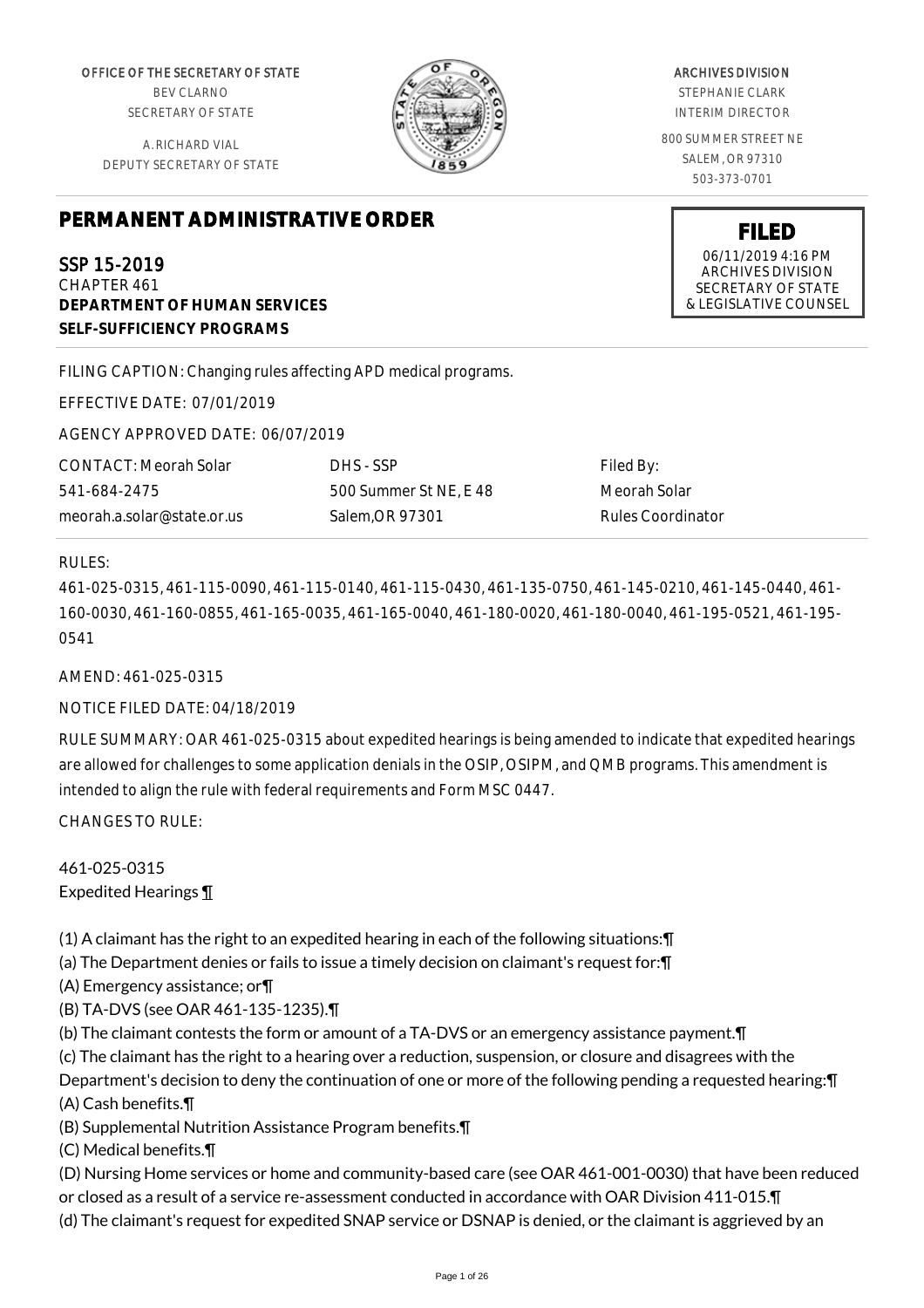action of the Department that affects the expedited participation of the household in the SNAP program.¶ (e) In the JOBS program, the Department denies an application for a support service payment or a payment for a basic living expense authorized by OAR 461-190-0211, or the Department reduces or closes a support service payment authorized by 461-190-0211, or the Department does not issue a JOBS support service payment within the time frames required under 461-115-0190.¶

(f) In the OSIP, OSIPM, and QMB programs, when following the final order timeline in OAR 461-025-0375(1)(a) could jeopardize the individual's life, health, or ability to attain, maintain, or regain maximum function. I

(2) Public assistance and medical assistance programs: An expedited hearing is a telephone hearing held within five working days of the Department's receipt of a properly submitted hearing request, unless the claimant requests more time. The claimant is entitled to reasonable notice of the hearing either through personal service, by overnight mail, or if the claimant agrees by electronic mail. The final order must be issued within three working days from the date the hearing closes.¶

(3) Supplemental Nutrition Assistance Program: An expedited hearing is a telephone hearing held within five working days of the receipt of a verbal or written hearing request, unless the claimant requests more time. The claimant is entitled to reasonable notice of the hearing either through personal service, by overnight mail, or if the claimant agrees by electronic mail. Following the expedited hearing, a final order must be issued not later than the ninth working day after the hearing was requested.¶

(4) If the Office of Administrative Hearings grants a face-to-face hearing, the hearing may be postponed or continued as necessary to accommodate the claimant. However, the hearing must be held not later than 21 days following the receipt by the Department of the request for hearing if the claimant lives within 100 miles of Salem, Oregon, and not later than 35 days in all other cases.

Statutory/Other Authority: ORS 411.060, 411.095, 411.404, 411.816, 412.049, 409.050 Statutes/Other Implemented: ORS 411.117, 411.404, 411.816, 412.049, ORS 411.060, 411.095, 411.099, 411.103, 409.010, 42 CFR 431.224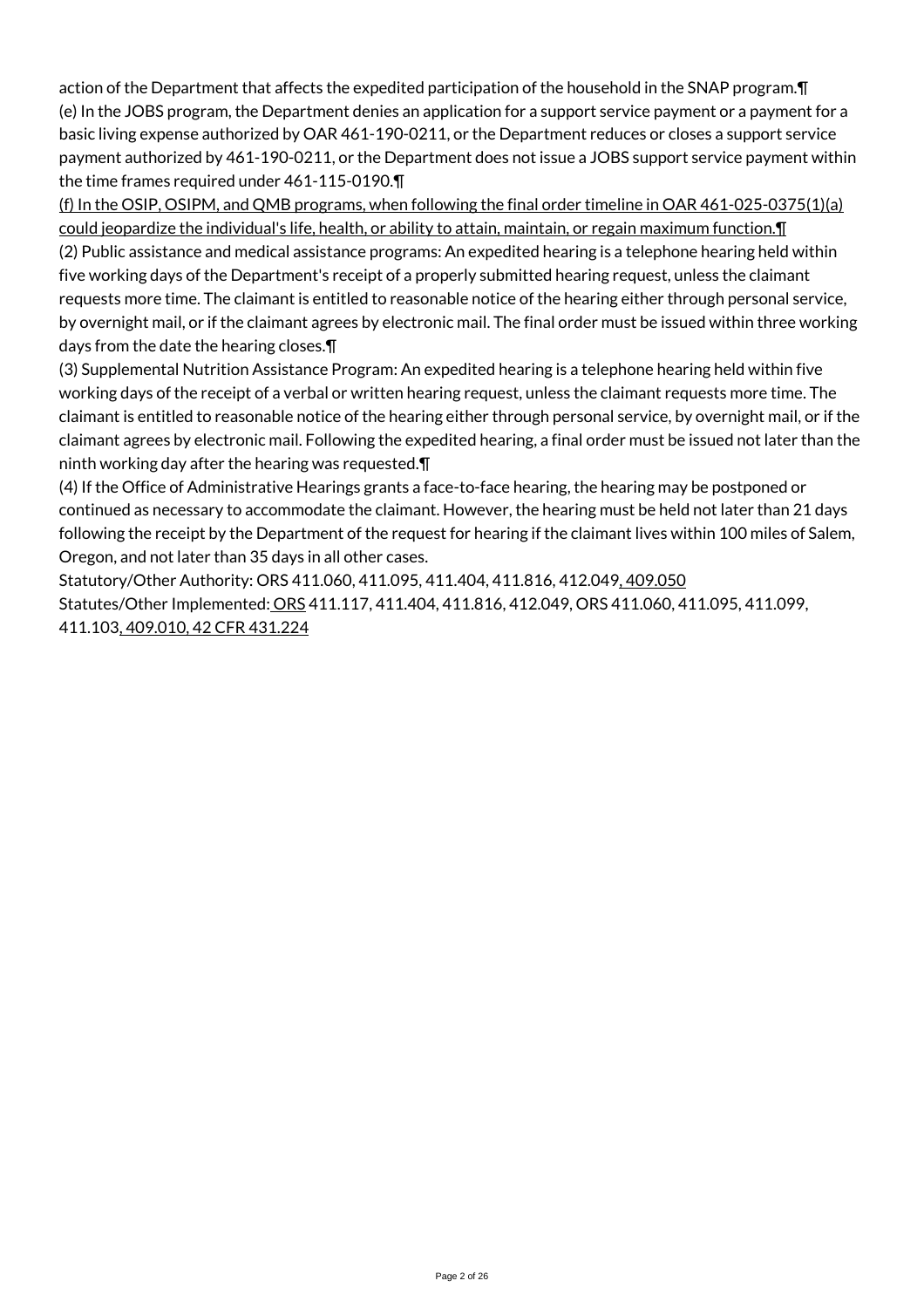#### AMEND: 461-115-0090

#### NOTICE FILED DATE: 04/18/2019

RULE SUMMARY: OAR 461-115-0090 about authorized representatives is being amended to make permanent temporary rule changes effective March 1, 2019 establishing that an authorized representative designated for one Department program must be the authorized representative for all Department programs, except the TA-DVS program and long-term care services. This amendment also defines the term authorized representative, revises who can be an authorized representative, who can appoint an authorized representative, what functions the authorized representative can fulfill, and the requirements to which an authorized representative is subject. Finally, this amendment clarifies that an individual's long-term care provider may not serve as that individual's designated representative for long-term care services. These changes are part of the shift to the use of an Integrated Eligibility system.

CHANGES TO RULE:

#### 461-115-0090

Authorized Representatives; General ¶

(1) The head of household, spouse (see OAR 461-001-0000), or any other responsible member of the household may designate an authorized representative to act on behalf"Authorized representative" means an individual or organization permitted by this rule to act on behalf of an applicant or beneficiary in assisting the applicant or beneficiary with their application, renewal of eligibility, and other on-going communications with the Department.¶

(2) "Department" in this rule refers to the Department of Human Services and the Oregon Health Authority.¶ (3) "Eligibility determination group" in this rule refers to all individuals whose financial and non-financial information are considered in determining program eligibility.¶

(4) In the TA-DVS program, an authorized representative (see section (1) of this rule) may not be established.¶ (5) An authorized representative designated for one program is the authorized representative for all programs and benefits of the head of household in making application for the program(see OAR 461-001-0015), primary person (see OAR 461-001-0000), or primary contact (see OAR 410-200-0015), excluding the TA-DVS program and not when the exception in subsection (6)(c) of this rule applies.¶

(6) Unless limited elsewhere in this rule, ian reporting changes, in obtaining benefits, or in usingauthorized representative may do any of the following:¶

(a) With the exception of the authorized representative designation form and subject to the exception in subsection (c) of this section: complete, sign, and submit any applications, renewals, or documents on behalf of the applicant or benefitsciary.¶

(2b) In all programs except the SNAP program, the Department must allow a person or persons of the applicant's choice to act as theReceive copies of notices and other communications from the Department for the applicant or beneficiary.¶

(c) Act on behalf of the applicant or recipient by reporting information and submitting requests to the Department, except an individual's long-term care (see OAR 461-001-0000) services provider may not serve as the designated representative (see OAR 411-004-0010) or representative (see OAR 411-028-0010 and OAR 411-030-0020) of the individual for long-term care services.¶

(7) The following individuals may appoint an authorized representative unless the person may cause harm to the client or may be considered as having a conflict of intereson a form designated by the Department subject to the limitations listed in sections (4), (5), and (8) - (12) of this rule, unless the individual is included in the eligibility determination group (see section 3 of this rule) solely for the purpose of determining eligibility based on tax filing status:¶

(a) The head of household, primary person, or primary contact of any age.¶ (b) Any individual age 18 and older who is included in each eligibility determination group of the head of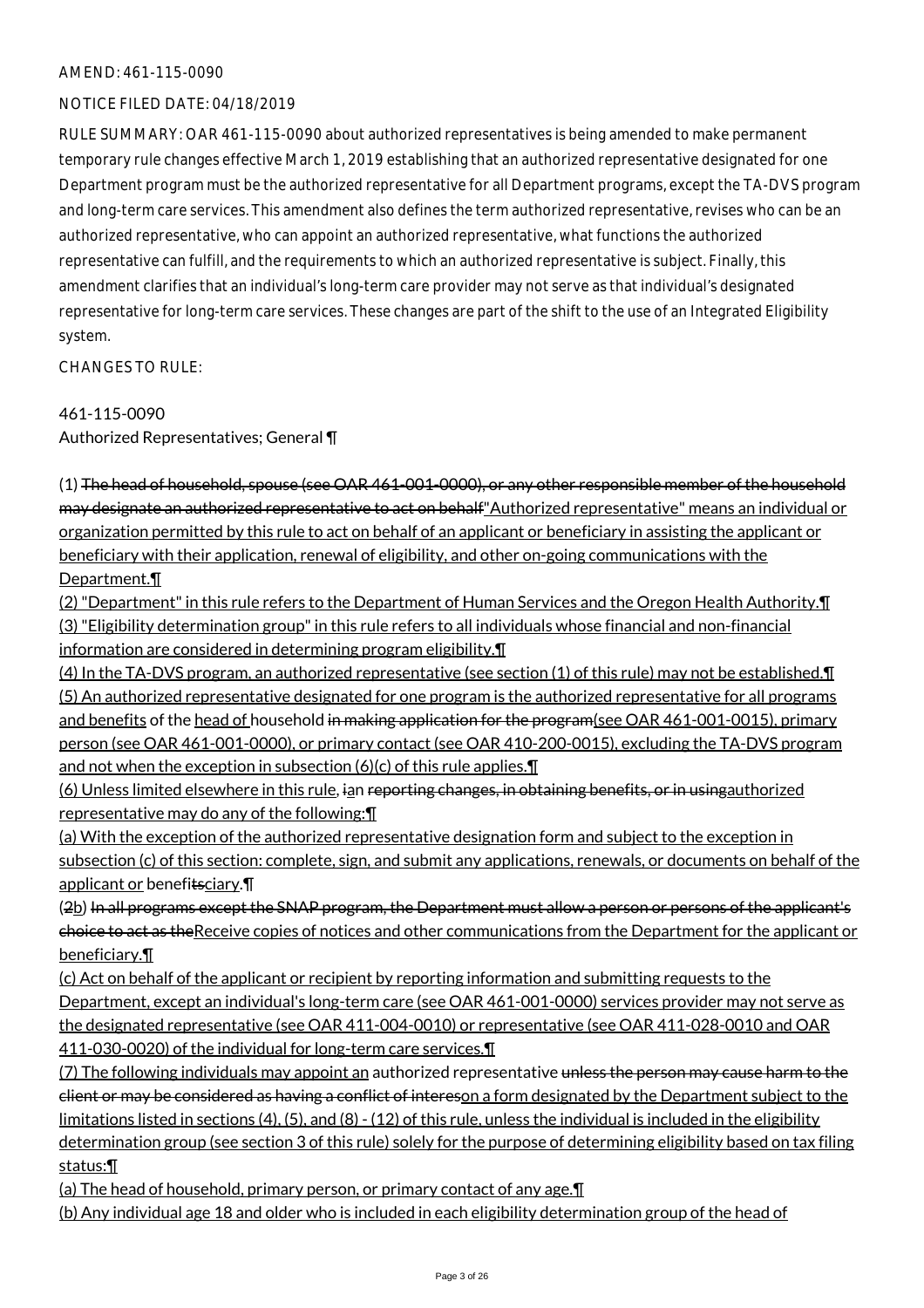household, primary person, or primary contact.¶

(3c) IAn all programs except the SNAP and TA-DVS programs, if an authorized representative is needed but individual given legal guardianship or power of attorney for an individual age 18 and older who is included in each eligibility determination group of the head of household, primary person, or primary contact. I

(d) If the Department has determined that an authorized representative is needed based on the physical or mental capacity of an individual to handle their own affairs, and an authorized representative has not been designated by the clientindividual, the Department willmay appoint one. T

(48) In the SNAP program:¶

(a) Except as limited by sections (5) and (6) this rule, the sThe Department may accept a designation of an authorized representative via any of the following methods, which must include either a handwritten or electiron of an authorized representative must be made in writing by an adult member of the householdic signature of both the individual designating the authorized representative and the authorized representative:¶

(a) The Internet.¶

 $(b)$  E-mail. $\P$ 

(c) Mail.¶

(d) Telephonic recording.¶

(e) In person.¶

(f) Other electronic means.¶

(9) The following may not serve as an authorized representative: ¶

(a) An individual serving an Intentional Program Violation (see OAR 461-195-0601), unless the Department

determines no one else is available to serve as the authorized representative.¶

(b) Homeless meal providers (see 7 CFR 271.2) for homeless SNAP recipients.¶

(c) A person who may cause harm to the individual.¶

(bd) The selection and authority of an authorized representative is further limited by OAR 461-115-0140A person who may have a conflict of interest.¶

(e) Department employees or an employee of a contractor involved in the certification or issuance processes for Department program benefits, unless a designated Department official determined no one else is available to serve as an authorized representative and has given approval.

(f) Retailers who are authorized to accept Department Electronic Benefit Transfer (EBT) cards, unless a designated Department official determined no one else is available to serve as an authorized representative and has given approval.¶

(510) A clientn individual who resides in a drug addiction or alcoholicor alcohol residential treatment center facility identified in OAR 461-135-0550(2) may apply for SNAP program benefits only through an authorized representative. The authorized representative must be an designated employee of and designated by the center. (6) A clientthe treatment center. The employee must complete the authorized representative form designated by the Department and follow the responsibilities in OAR 461-115-0145 and OAR 461-135-0550. ¶

(11) An individual with a disability (see OAR 461-001-0015) who participates in the SNAP program while residing in a group living facility (see OAR 461-001-0015) may participatearrangement (GLA) may apply through an authorized representative or on his or their own behalf, at the option of the group living facility (see OAR 461-135-0510(2)(e)).¶

(7) In the TANF program, a person not related to the dependent child may serve as. The GLA must determine if a resident may apply on their own behalf based on the physical and mental ability of the resident to handle their own affairs. If the authorized representative or alternate payee for not more than 60 days.¶

(8) A designee of a correctional facility may apply for OSIPM and QMB on behalf of an individual, wis a designated employee of the GLA, the employee must complete the authorized representative form designated by the Department and follow the responsibilities in OAR 461-115-0145.¶

(12) While the individual is residing in a correctional facility, for the purpose of es or during a temporary period of hospitablishing eligibility for medical assistance until the release of the individual from the correctional facility or during a period of hospitalization that occurs outside of the correctional facilityzation that occurs outside of the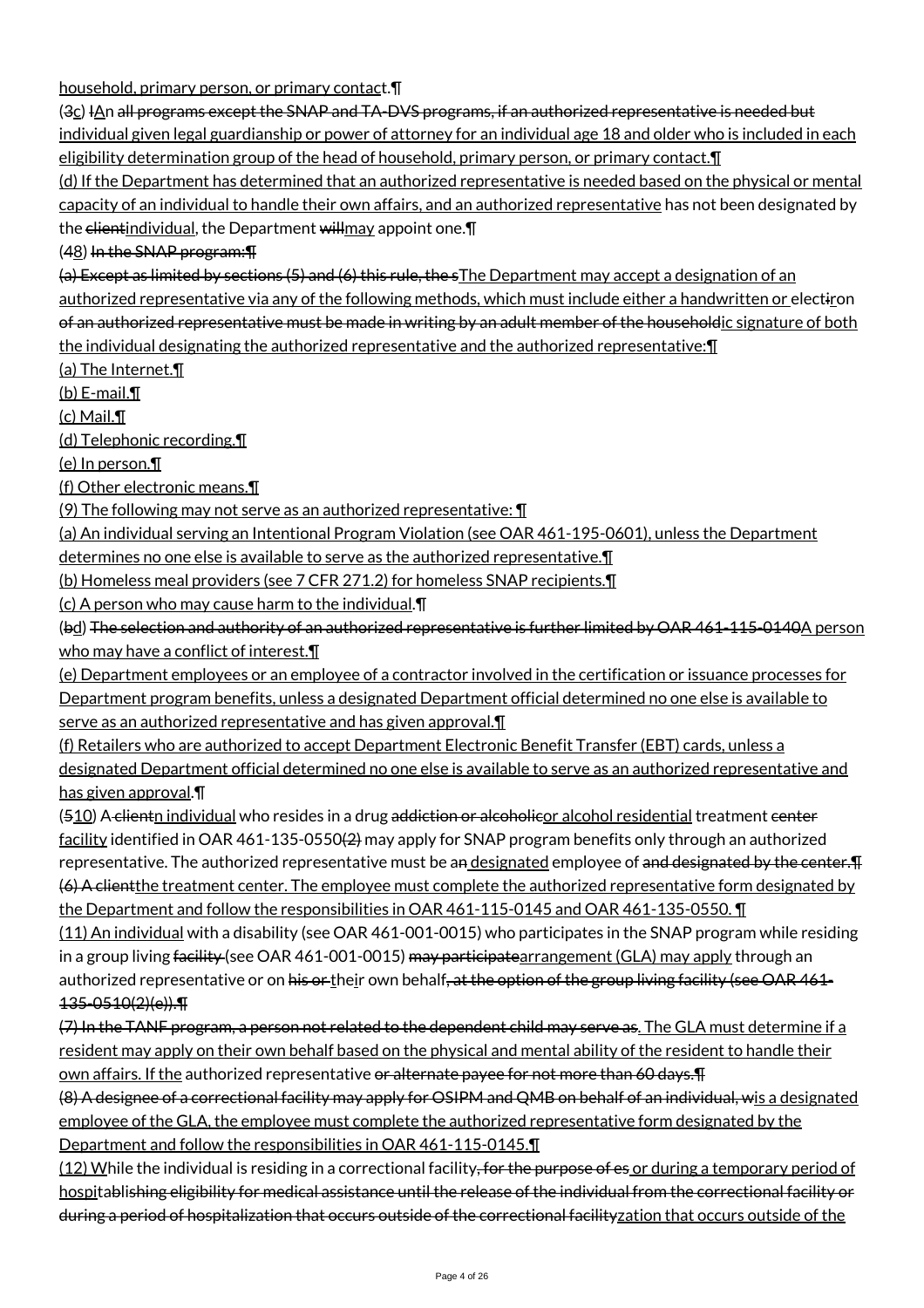correctional facility, a designee of a correctional facility may apply for the OSIPM and QMB programs on behalf of an individual for the purpose of establishing eligibility for medical assistance.¶

(a) The designee may obtain information necessary to determine eligibility for medical assistance, including the person's Social Security number or information that is not otherwise subject to disclosure under ORS 411.320 or ORS 413.175. ¶

(b) The information obtained under subsection (a) of this section may be used only for the purpose of assisting the person in applying for medical assistance and may not be re-disclosed without the authorization of the individual.¶

(9) In the TA-DVS program, a person may only serv13) The authorized representative must maintain the confidentiality of any information provided by the Department regarding the represented individual.¶

(14) An individual or organization ceases to be asn authorized representative during the 90-day eligibility period. If the eligibility period closes before 90 days, the authorized representative is no longer able to act on behalf of the household. A new authorized representative must be designated at each new eligibility periodwhen:¶

(a) A represented individual notifies the Department that the designation is terminated;¶

(b) A represented individual appoints a different authorized representative;¶

(c) The authorized representative notifies the Department that the designation is terminated;¶

(d) The Department determines the authorized representative is no longer permitted to be the authorized representative; or¶

(e) There is a change in the legal authority upon which the individual or organization's authority was based.¶ (15) An authorized representative may be subject to an overpayment (see OAR 461-195-0501 and OAR 461-195- 0541) in addition to other penalties. These other penalties include:¶

(a) In GLA or drug or alcohol residential treatment facilities, the facility may be prosecuted under applicable federal or state law.¶

(b) For an authorized representative not covered by subsection (a) of this section, the Department may prohibit the person from serving as an authorized representative for one year.

Statutory/Other Authority: ORS 409.050, 411.060, 411.404, 411.816, 412.014, 412.049, 413.085, 414.685, 329A.500

Statutes/Other Implemented: ORS 409.010, 411.060, 411.404, 411.447, 411.816, 412.014, 412.049, 411.117, 329A.500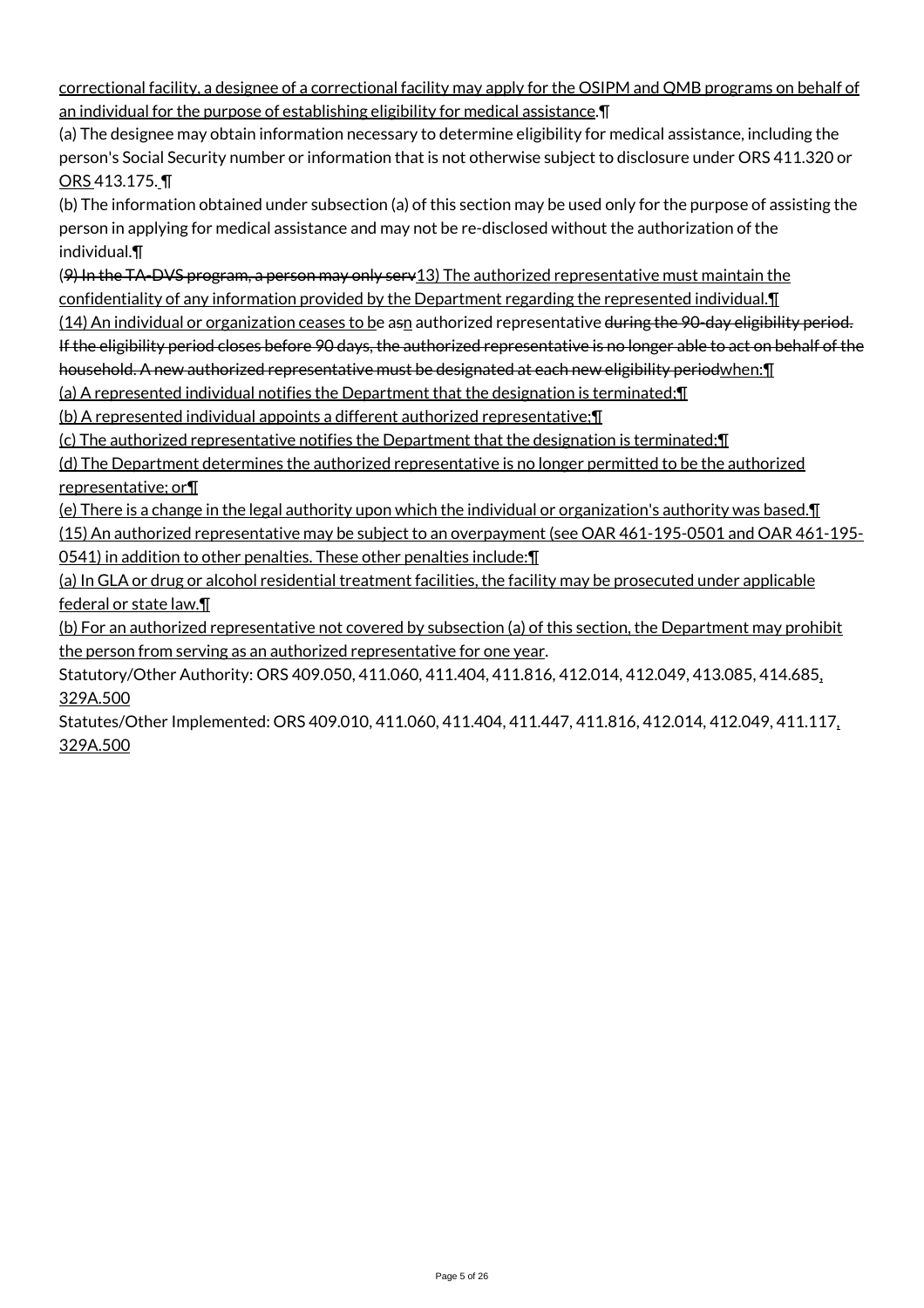#### REPEAL: 461-115-0140

#### NOTICE FILED DATE: 04/18/2019

RULE SUMMARY: OAR 461-115-0140 about authorized representatives and alternate payees in the SNAP program, which was suspended effective March 1, 2019, is being repealed because this topic will be covered in OAR 461-115- 0090 and OAR 461-165-0035.

CHANGES TO RULE:

#### 461-115-0140

Authorized Representative or Alternate Payee; SNAP

In the SNAP program:¶

(1) None of the following may serve as authorized representative (see OAR 461-115-0090) or alternate payee:¶ (a) An individual serving an Intentional Program Violation, unless the Department determines no one else is available to serve as the authorized representative.¶

(b) A landlord or a vendor of goods or items who deals directly with the client, including a retailer authorized to accept SNAP benefits.¶

(c) Employees of the Department or an employee of a contractor involved in the certification and issuance processes for SNAP benefits, unless authorized in writing by the designee of the Department's SNAP Program Manager. The designee must determine no one else is available to serve as the authorized representative.¶ (d) A provider of meals for the homeless.¶

(2) An authorized representative or alternate payee who knowingly misrepresents the circumstances of the filing group (see OAR 461-110-0370) or misuses SNAP benefits is subject to penalty as follows:¶

(a) In group living (see OAR 461-001-0015) situations or treatment programs for drug addiction or alcohol abuse, the facility may be prosecuted under applicable federal or state law.¶

(b) For other authorized representatives and alternate payees not covered by subsection (a) of this section, the Department may prohibit the person from serving as a representative or payee for one year.¶

(3) Except as provided by this rule or by OAR 461-115-0090, a client may select his or her authorized

representative or alternate payee.

Statutory/Other Authority: ORS 411.816

Statutes/Other Implemented: ORS 411.816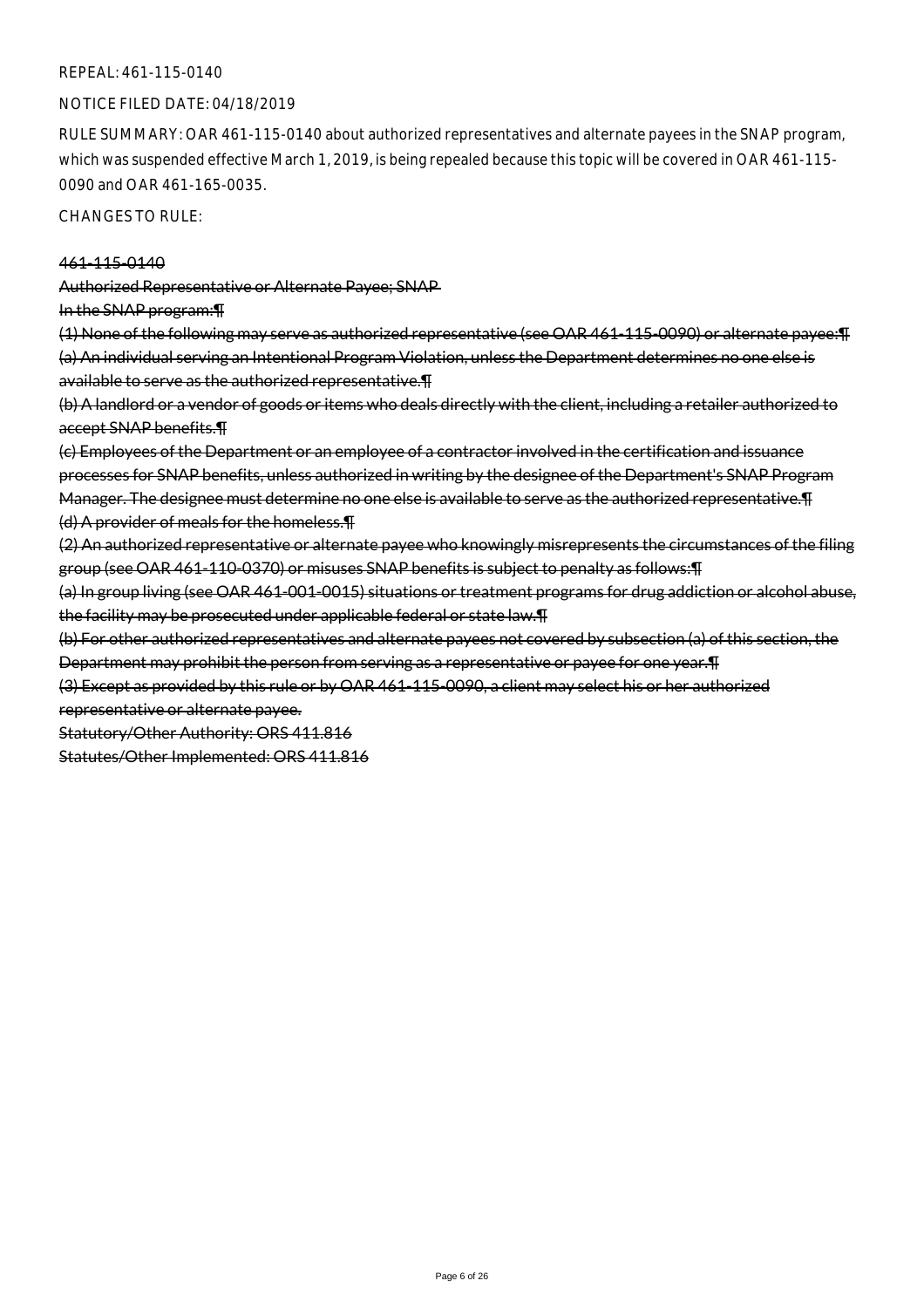## AMEND: 461-115-0430

#### NOTICE FILED DATE: 04/18/2019

RULE SUMMARY: OAR 461-115-0430 about periodic redeterminations is being amended to indicate that eligibility determinations must be completed at least once every 12 months, aligning the rule with federal policy.

CHANGES TO RULE:

#### 461-115-0430

Periodic Redeterminations; Not EA, ERDC, SNAP, or TA-DVS ¶

The Department periodically redetermines the eligibility (see OAR 461-001-0000) of clients for benefits and assigns a redetermination date by which the next determination is required. The Department selects the redetermination date based on the client's circumstances and according to the following requirements:¶ (1) In the GA program, the Department redetermines eligibility at least once every 12 months.¶ (2) In the OSIP and OSIPM programs, the Department determines eligibility eachat least once every 12 months for clients who are not eligible for SSI. No redetermination is required for clients who are eligible for SSI.¶ (3) In the QMB program, the Department determines eligibility eachat least once every 12 months for clients who are not eligible for SSI. For QMB recipients who are also eligible for OSIPM, a redetermination for QMB is completed with the redetermination of OSIPM.¶

(4) The REF and REFM programs are time limited programs; therefore, no periodic redeterminations are made.¶ (5) In the SFPSS program, the Department redetermines eligibility at least once every 12 months. The Department redetermines program eligibility by redetermining eligibility for the TANF program.¶

(6) In the TANF program, benefits will end the last day of the certification period (see OAR 461-001-0000). The Department redetermines eligibility according to the following schedule:¶

(a) At least once every six months for each of the following:¶

(A) Clients not participating in an activity (see OAR 461-001-0025) of an open case plan (see OAR 461-001- 0025).¶

(B) Clients who are currently serving a JOBS disqualification.¶

(b) At least once every 12 months for all other clients.

Statutory/Other Authority: ORS 411.060, 411.070, 411.404, 411.704, 411.706, 412.014, 412.049, 413.085, 414.685, 414.826, 414.839, 409.050

Statutes/Other Implemented: ORS 411.060, 411.070, 411.404, 411.704, 411.706, 412.014, 412.049, 413.085, 414.685, 414.826, 414.839, 409.010, 42 CFR 435.916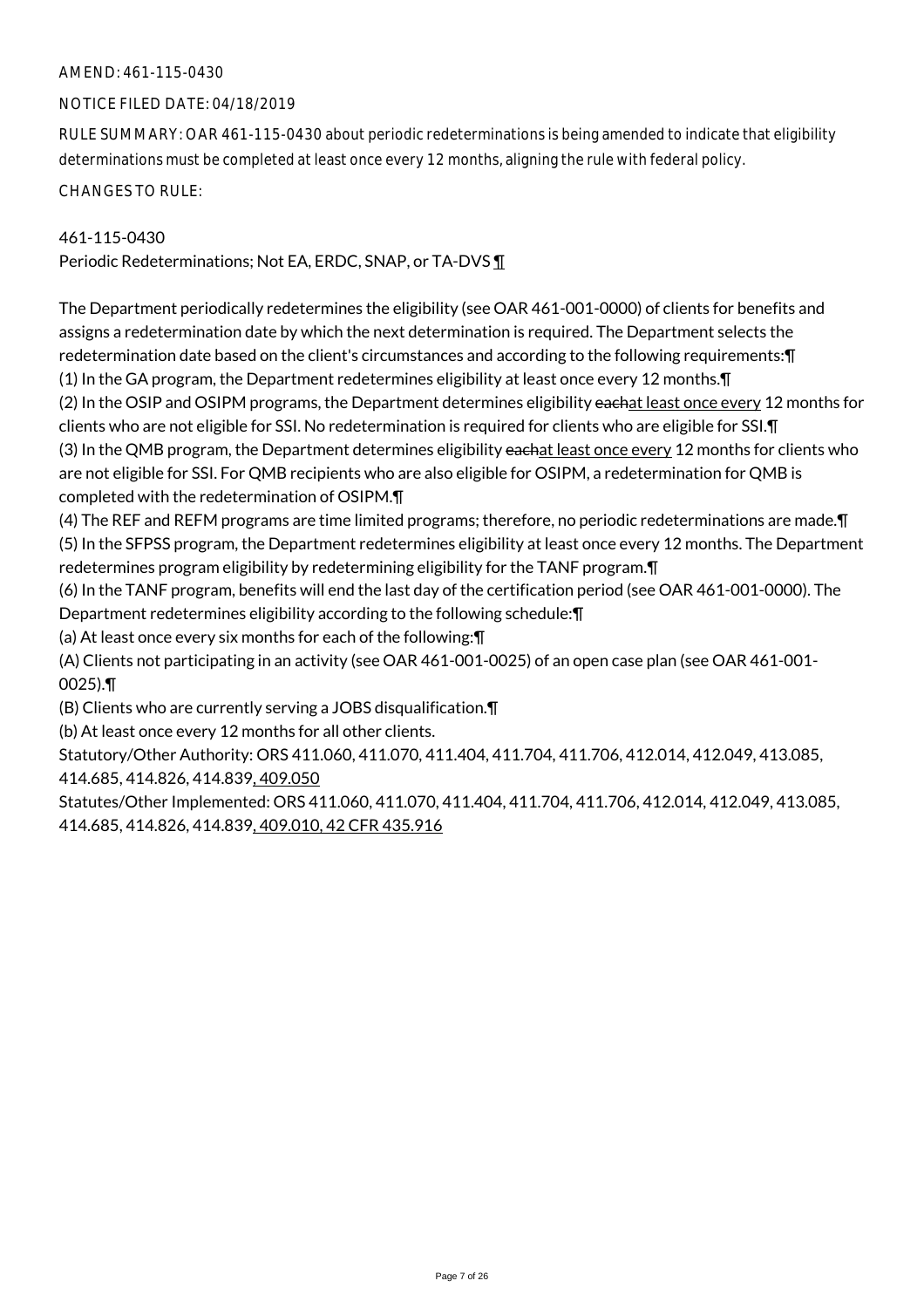## AMEND: 461-135-0750

## NOTICE FILED DATE: 04/18/2019

RULE SUMMARY: OAR 461-135-0750 about individuals applying for or receiving long-term care or home and community-based care is being amended to remove effective date language that already exists in OAR 461-180-0090, update terms, and make other minor, including correcting references to rules from Chapter 411 pertaining to Children's Intensive In-Home Services programs. These changes clarify the rule.

#### CHANGES TO RULE:

## 461-135-0750

Individuals Applying for or Receiving Long-Term Care or Home and Community-Based Care ¶

(1) AIn the OSIPM program, an individual who does not meet the income requirements for OSIPM under sections (3) or (5) of OAR 461-155-0250 and who meets the following requirements of subsections (a) and (b) of this section is subject to the OSIPM income limit specified in OAR 461-155-0250(2):¶

 $(a_1)$  The individual meets at least one of the following eligibility standards: $\P$ 

(Aa) The criteria in OAR 411-015-0100 (except subsection (1)(b)) regarding eligibility for nursing facility care or home and community-based care (see OAR 461-001-0030).¶

 $(BD)$  The level-of-need criteria for an ICF-ID. $\P$ 

(C) The service eligibility standards for medically fragile children in OAR 411-350-0010.¶

(Dc) The service eligibility standards for the CIIS (Children's Intensive In-Home Services) behavioral programs in OAR 411-300-0100 to 411-300-0220.¶

(E) The service eligibility standards for the Medically Involved Children's Waiver in OAR chapter 411, division 355.¶

(b2) The individual resides in or will reside in one of the following locations for a continuous period of care (see OAR 461-001-0030) and is applying for or receiving long-term care services authorized by the Department

(eligibility for OSIPM is not effective prior to the first day of the month that includes the effective date for longterm care under OAR 461-180-0040):¶

(Aa) A Medicaid-certified nursing facility.¶

(Bb) An intermediate care facility for the meindividuals with intaelly retardedectual disabilities (ICF-ID). T

 $(6)$  A home and community-based care setting.  $\P$ 

(23) AFor an individual who resides or will reside in a home and community-based care setting must, the individual receives Title 1915(c) waivered services.

Statutory/Other Authority: ORS 409.050, 411.060, 411.070, 411.404, 413.085, 414.685

Statutes/Other Implemented: ORS 409.010, 411.060, 411.070, 411.404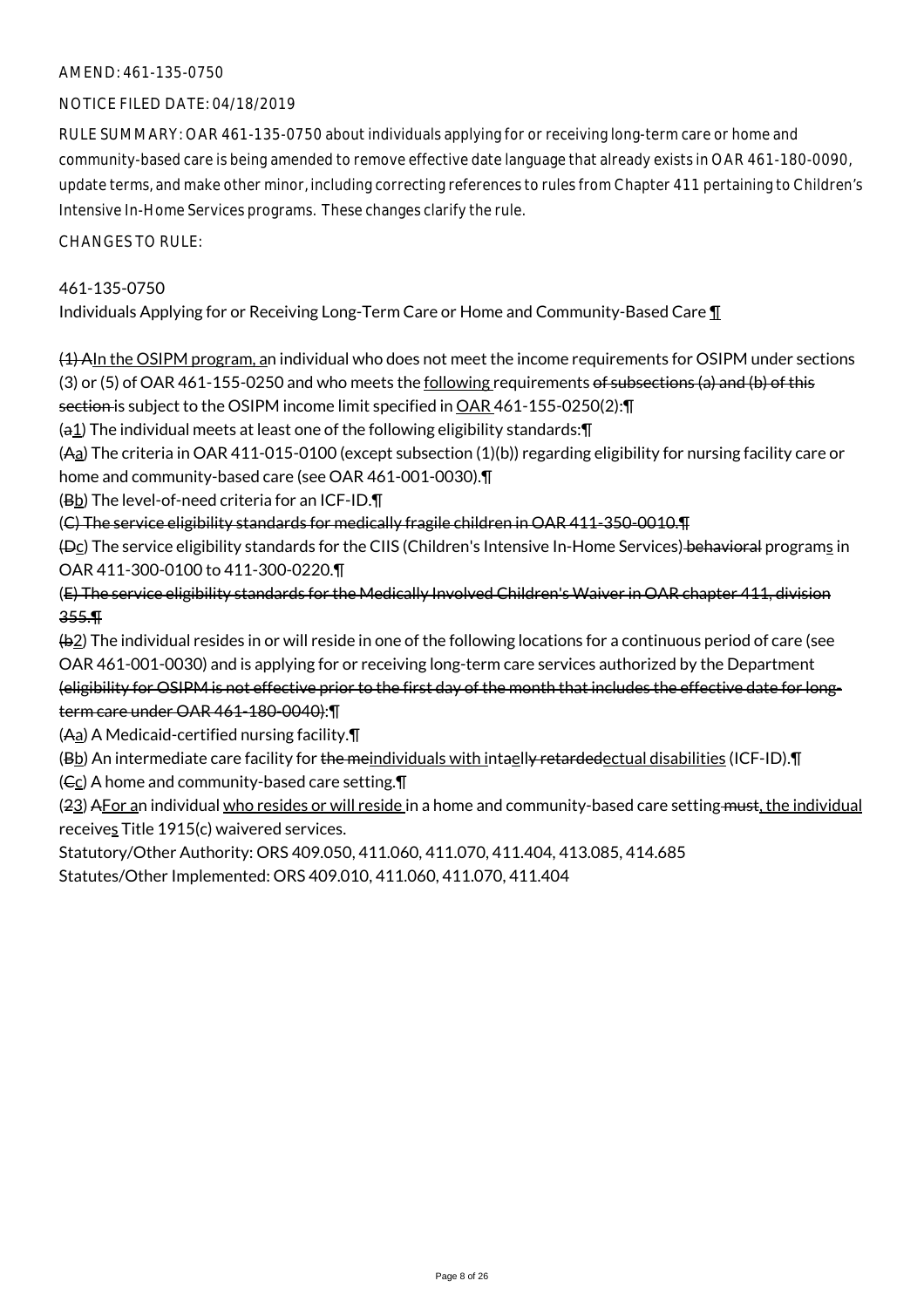## AMEND: 461-145-0210

## NOTICE FILED DATE: 04/18/2019

RULE SUMMARY: OAR 461-145-0210 about gifts and winnings is being amended to make some gift cards and certificates countable as income in the OSIP, OSIPM, and QMB programs. This change is needed to fit the programming for Integrated Eligibility and for consistency with federal policy (Program Operations Manual SI 00830.522).

CHANGES TO RULE:

# 461-145-0210 Gifts and Winnings ¶

# (1) For the purposes of this rule:¶

(a) "Gifts" are items given to or received by an individual on or for a special occasion, such as a holiday, birthday, graduation, or wedding. "Gifts" are not given or received on a regular basis.¶

(b) "Winnings" are prizes given to an individual in a contest, game of chance, or similar event. "Winnings" in the form of money may be distributed periodically (such as monthly) or in a lump-sum.¶

(2) In the ERDC program, gifts (see section (1) of this rule) and winnings (see section (1) of this rule) are excluded.¶ (3) In all programs except the ERDC program and except as provided otherwise in sections (4) and (5) of this rule:¶ (a) In-kind gifts and winnings are treated according to the rule applicable to the specific type of asset. In the OSIP, OSIPM, and QMB programs, if an individual is offered a choice between an in-kind item and cash, the cash amount is considered unearned income, even if the individual chooses the in-kind item and regardless of the value, if any, of the in-kind item.¶

(b) Gifts and winnings in the form of money or credit card company gift cards are treated as periodic or lump-sum income (see OAR 461-140-0110 and 461-140-0120). In the OSIP, OSIPM, and QMB programs, gambling losses are not subtracted from gambling winnings in determining the individual's countable (see OAR 461-001-0000) income.¶

(c) EIn all programs except the OSIP, OSIPM, and QMB programs, establishment-specific gift cards are excluded as income and not considered a resource.¶

(d) In the OSIP, OSIPM, and QMB programs, the value of a gift card or certificate is considered income in the month it is received if the gift card or certificate can be used to purchase food or shelter or can be resold. There is a rebuttable presumption that the gift card can be resold.¶

(4) For employment-related items, see OAR 461-145-0130.¶

(5) In the OSIP, OSIPM, and QMB programs, monetary gifts given for educational purposes are treated in accordance with OAR 461-145-0145.

Statutory/Other Authority: ORS 329A.500, 409.050, 411.060, 411.070, 411.404, 411.706, 411.816, 412.014, 412.049, 413.085, 414.685

Statutes/Other Implemented: ORS 329A.500, 409.010, 411.060, 411.070, 411.404, 411.700, 411.706, 411.816, 412.014, 412.049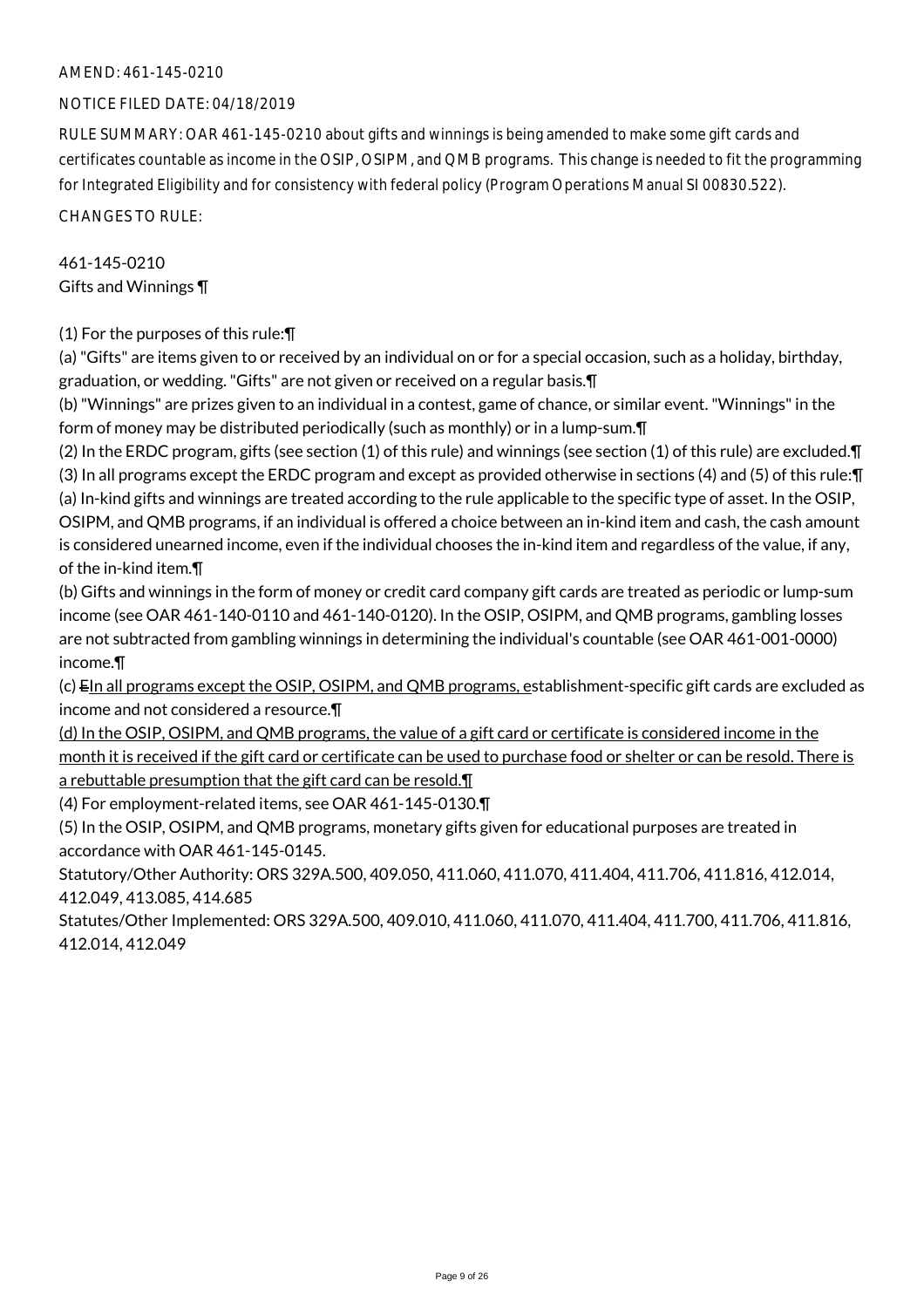## AMEND: 461-145-0440

## NOTICE FILED DATE: 04/18/2019

RULE SUMMARY: OAR 461-145-0440 about reimbursement is being amended to count as earned income reimbursements from a business entity that benefit a principal in the OSIP, OSIPM, and QMB programs and limit counting these expenditures in the SNAP program to reimbursements. These changes align polices in the OSIP, OSIPM, QMB, and SNAP programs on this topic for purposes of Integrated Eligibility.

CHANGES TO RULE:

# 461-145-0440 Reimbursement ¶

(1) For the treatment of USDA meal reimbursements, see OAR 461-145-0570.¶

(2) The reimbursement (see OAR 461-001-0000) of a business expense for an individual who is self-employed is treated as self-employment income (see OAR 461-145-0910, 461-145-0915, and 461-145-0920).¶

(3) Except as provided in sections (1) and (2) of this rule, a reimbursement is treated as follows:¶

(a) In the ERDC program, a reimbursement is excluded, except that a reimbursement for child care from a source outside of the Department is counted as unearned income.¶

(b) In the SNAP program:¶

(A) A reimbursement in the form of money for a normal household living expense, such as rent or payment on a home loan, personal clothing, or food eaten at home, is unearned income.¶

(B) Any other reimbursement is treated as follows:¶

(i) An in-kind reimbursement is excluded.¶

(ii) A reimbursement in the form of money is excluded if used for the identified expense, unless the expense is covered by program benefits.¶

(iii) A reimbursement is counted as periodic income (see OAR 461-001-0000 and 461-140-0110) or lump-sum income (see OAR 461-001-0000 and 461-140-0120) if not used for the identified expense.¶

(iv) A reimbursement for an item already covered by the benefits of the benefit group (see OAR 461-110-0750) is counted as periodic income or lump-sum income.¶

(c) In the OSIP, OSIPM, QMB, and SNAP programs, an expenditure by reimbursement from a business entity that benefits a principal (see OAR 461-145-0088) is counted as earned income (see OAR 461-145-0130).¶

(d) In all programs except the ERDC and SNAP programs, a reimbursement is treated as follows:¶

(A) An in-kind reimbursement is excluded.¶

.

(B) A reimbursement in the form of money is excluded if used for the identified expense, unless the expense is covered by program benefits.¶

(C) A reimbursement is counted as periodic income or lump-sum income if not used for the identified expense.¶

(D) A reimbursement for an item already covered by the benefits of the benefit group is counted as follows:¶

(i) In all programs except the OSIPM and QMB programs, it is counted as unearned income.¶

(ii) In the OSIPM and QMB programs, it is counted as unearned income unless the payment is turned over to the Department (see OAR 461-120-0315).¶

Statutory/Other Authority: ORS 329A.500, ORS 409.050, 411.060, 411.070, 411.404, 411.816, 412.049, 413.085, 414.685

Statutes/Other Implemented: ORS 659.830, 743B.470, ORS 329A.500, ORS 409.010, 409.050, 411.060, 411.070, 411.404, 411.816, 412.049, 413.085, 414.685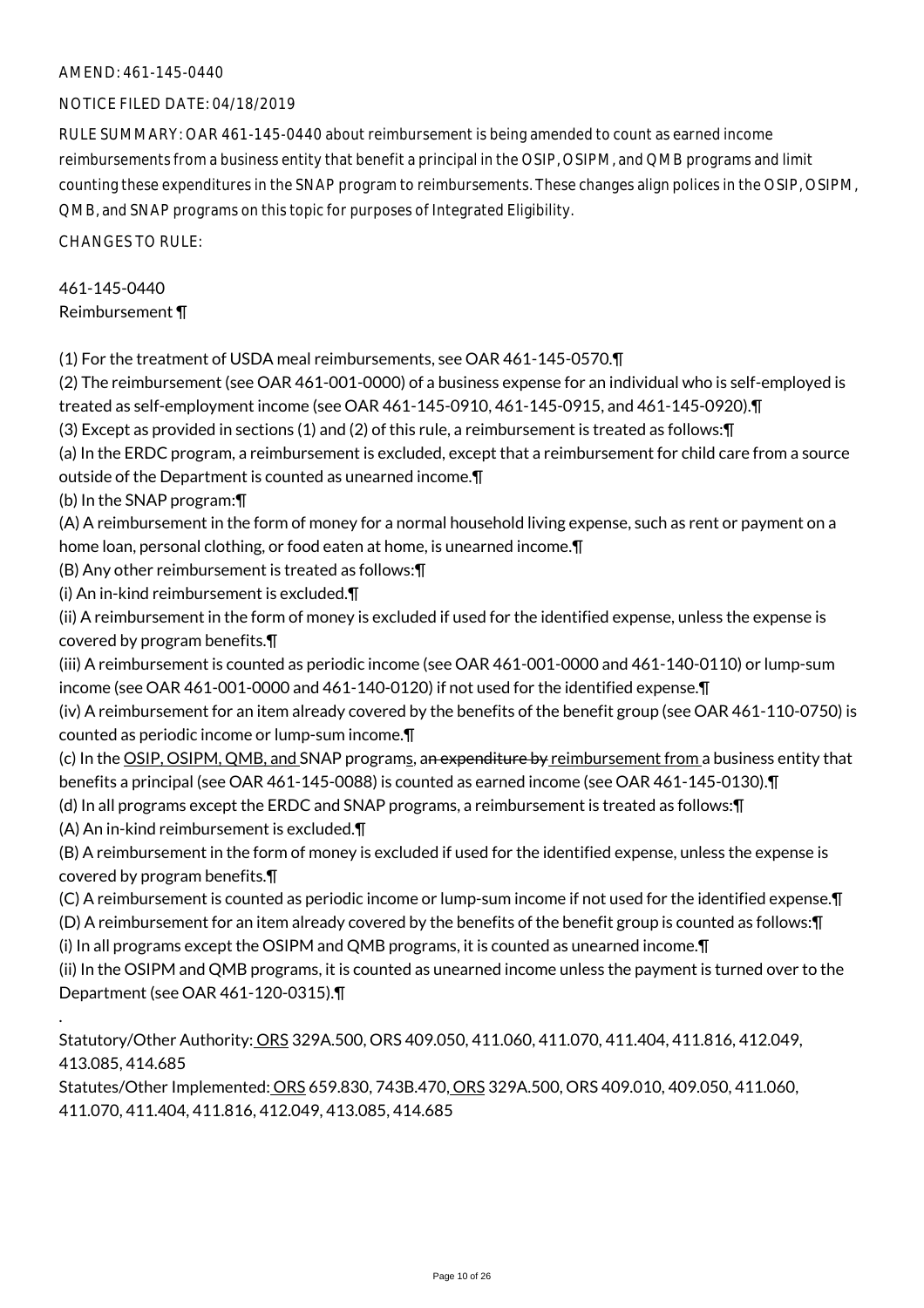## AMEND: 461-160-0030

## NOTICE FILED DATE: 04/18/2019

RULE SUMMARY: OAR 461-160-0030 about whether or not costs are deductible is being amended with respect to medical costs in the OSIP and OSIPM programs to allow payments to a credit card for allowable medical expenses to be used as a deduction to reduce the liability for service eligible individuals. This rule is also being amended to provide specific information about when and how one-time and ongoing medical costs are used to reduce client liability and to remove language that belongs in the effective date rule (OAR 461-180-0020). These amendments fill gaps in treatment of medical costs and align the rule with Integrated Eligibility.

CHANGES TO RULE:

461-160-0030 Overview of Costs ¶

(1) Costs incurred by the filing group that the filing group has a legal responsibility to pay are deductible from income in accordance with the rules in this division of rules.¶

(2) The following costs are not deductible:¶

(a) A cost paid by someone outside the filing group through a reimbursement, vendor payment, or in-kind benefit.¶

(b) A cost that is paid by a person or company outside the filing group or that is written off by a medical facility. These are referred to as third-party payments.¶

(c) The cost for a service provided by someone in the filing group, such as child care provided by the father while the mother works.¶

(d) A cost used as an income deduction in one budget month or averaged over several months cannot be used again.¶

(e) In the OSIPM program, a cost that the client incurred while the client was serving a disqualification from Medicaid under OAR 461-140-0210 to 461-140-0300 for a transfer of assets for less than fair market value.¶ (3) In the OSIP and OSIPM programs, to determine the medical deduction allowed under OAR 461-160-0620, the Department uses the following methods:¶

(a) Costs are considered incurred when they are either paid by the individual or billed by the provider. is determined as follows:¶

(ba) In order to be allowed as a deduction, a costs must be reported within 10 days of the date they are incurred (see OAR 461-180-0020) or portion of a cost that has already been paid must be reported in the month it is paid or within 10 days of the date it is paid.¶

(cb) OFor one-time medical expenses are treated ascosts that have been incurred but not paid in foullows:¶ (A) If the individual reports an expense that was paid in full, the cost is allowAny amount already paid when reported is allowed if it was reported in the month in whichthat it was paid (see OAR 461-180-0020).

(B) If the expense was billed but not paid in full:¶

 $(i)$  Tor within 10 days of the date it was paid. $\P$ 

(B) For amounts not already paid, the amount allowed as a deduction is the amount the individual expects to pay each month, not to exceed the total amount due at the time the expensecost is reported.  $\text{F}$ 

(ii) Additional deductions are not allowed if the individual fails to pay the cost.¶

 $(iii)$  T

(c) Deductions for one-time medical expenses that have been paid with a credit card are allowed as follows:¶ (A) The amount allowed as a deduction is the amount the individual expects to pay or is currently paying each month on the card until the outstanding balance of the dmeduction begins the month the individual reports they will begin making paymentical cost would be paid in full.

(B) For costs charged prior to the month reported, the outstanding balance is the amount of the original cost charged to the card less any subsequent payments to the card. I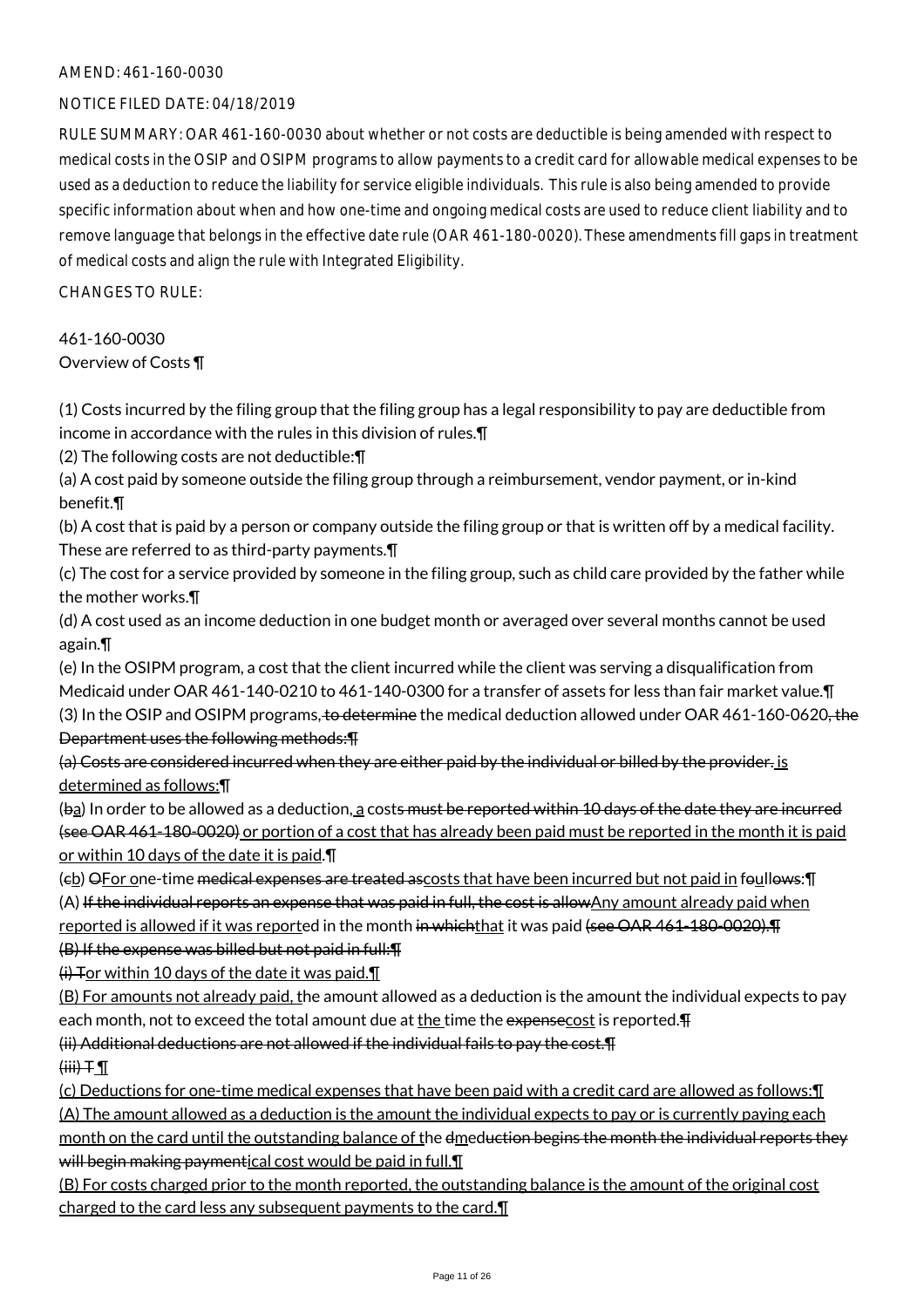(C) Count all payments made to the credit card toward the principal balance of the medical cost.¶

(D) Additional deductions are not allowed if the individual incurs interest or fees.¶

(d) Recurring costs, such as those for ongoing prescription medications, may be anticipated and allowed until the total amount of the cost has been allowed or through the next annual redetermination (see OAR 461-115-0430), whichever occurs first.¶

(A) The amount anticipated should reflect actual and verified costs.¶

(B) Recurring  $expense\csc$ s may not be averaged. $\P$ 

(e) The effective date for an allowable cost is determined in accordance with OAR 461-180-0020.¶

(f) Additional deductions are not allowed if the individual fails to pay the cost.

Statutory/Other Authority: ORS 409.050, 411.060, 411.400, 411.816, 412.014, 412.049, 411.404, 413.085, 414.685

Statutes/Other Implemented: ORS 409.010, 411.060, 411.400, 411.816, 412.014, 412.049, 411.404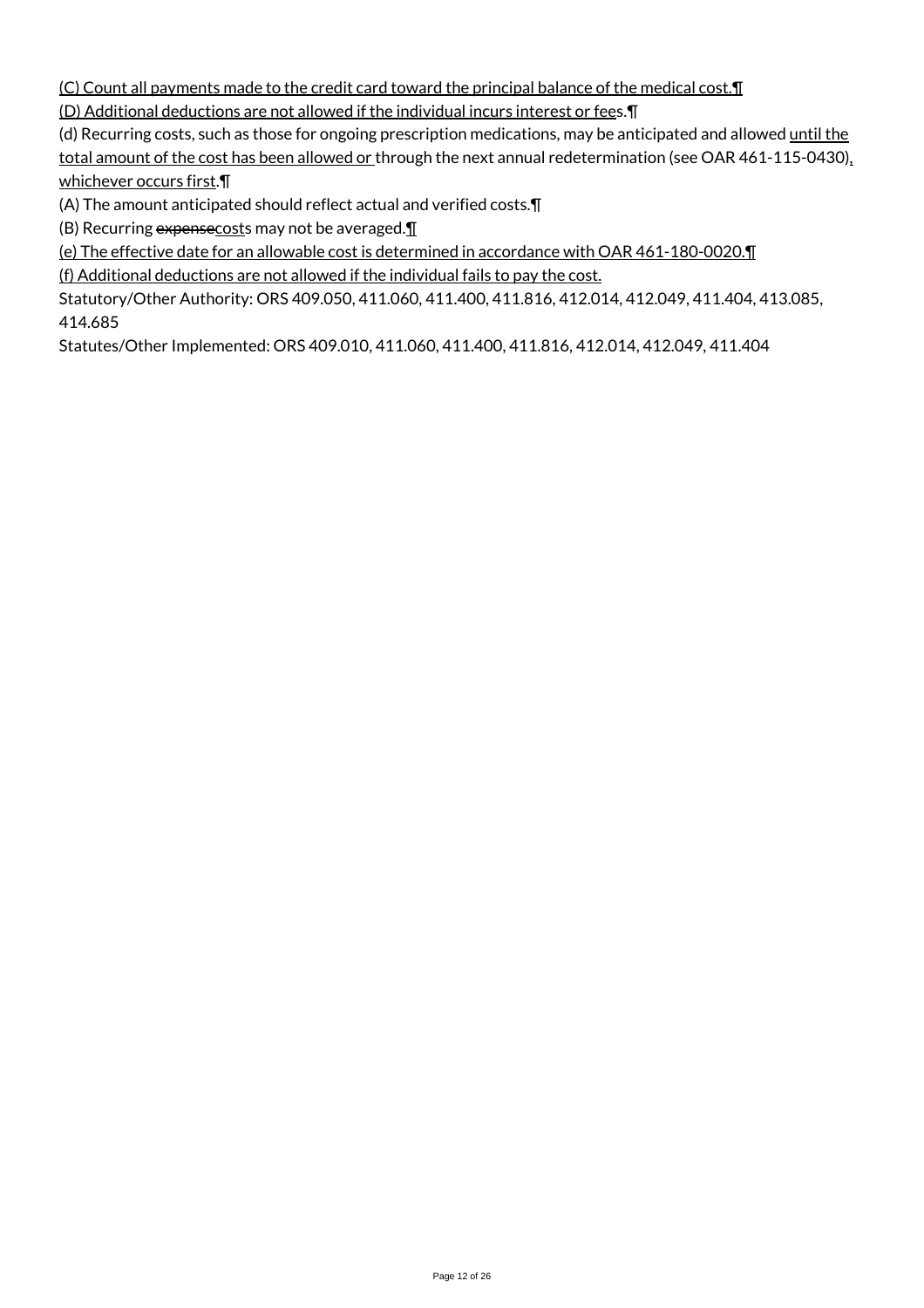## AMEND: 461-160-0855

## NOTICE FILED DATE: 04/18/2019

RULE SUMMARY: OAR 461-160-0855 about excluded resources in the OSIPM program for payments received under a qualified partnership policy (QPP) is being amended to make permanent a temporary rule change effective April 1, 2019 correcting an error made when amending this rule permanently effective April 1, 2019. This error would have resulted in the QPP exclusion amount not applying to other countable resources, when in fact the opposite is true.

CHANGES TO RULE:

#### 461-160-0855

Excluded Resources for Payments Received Under a Qualified Partnership Policy; OSIPM ¶

#### In the OSIPM program:¶

(1) When a clientn individual in a non-standard living arrangement (see OAR 461-001-0000) applies for medical benefits, the Department excludes as a resource an amount equal to the insurance payments received under a Qualified Partnership Policy (see OAR 461-001-0000) as of the initial month (see OAR 461-001-0000) of eligibility, unless the Qualified Partnership Policy was purchased in a state that has elected not to participate in reciprocity.¶

(2) The exclusion in section (1) of this rule is subject to all of the following:¶

(a) It does not apply when home equity exceeds the limit in OAR  $461-145-0220(2)(a)$ . T

(b) It does not applyies to all other resources (not covered by subsection (a) of this section), notwithstanding other rules in this chapter of rules that designate the resources as countable (see OAR 461-001-0000).¶

(3) For the amount of resources excluded under this rule, the Department will not establish a claim against the deceased person's estateestate of the deceased individual in accordance with OAR 461-135-0835.

Statutory/Other Authority: ORS 411.060, 411.070, 411.083, 411.404, 411.704, 411.706, 411.708, 414.025, ORS 409.050, 413.085, 414.685

Statutes/Other Implemented: 411.060, 411.070, 411.083, 411.404, 411.704, 411.706, 411.708, 414.025, ORS 409.010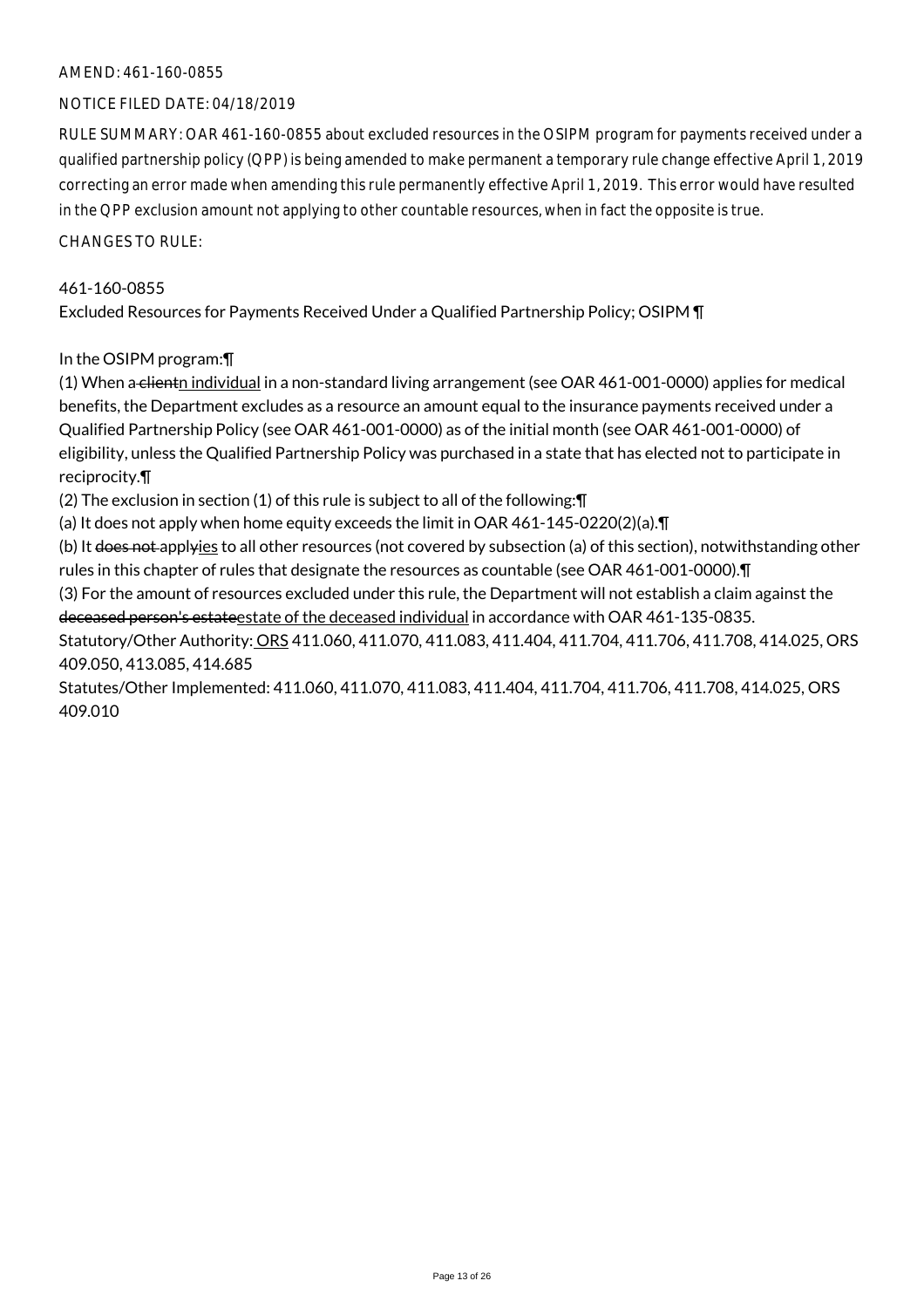#### AMEND: 461-165-0035

## NOTICE FILED DATE: 04/18/2019

RULE SUMMARY: OAR 461-165-0035 about alternate payees is being amended to broaden the scope of the rule to apply to all benefits rather than only those issued by Electronic Benefit Transfer (EBT) and make permanent temporary rule changes effective March 1, 2019. The changes revise who can serve as an alternate payee, who can designate an alternate payee, and what requirements and responsibilities apply to those who serve as an alternate payee.

CHANGES TO RULE:

# 461-165-0035 Alternate Payees; EBT 1

(1) An "alternate payee may be used" is an individual or organization permitted by this rule to obtain and use benefits for and in the best interests of the benefit group (see OAR 461-110-0750) when benefits are issued by el .¶

 $(2)$  In the TA-DVS program, an alternate payee (see sectrionic benefit transfer (EBT)  $(1)$  of this rule) may not be established.¶

(23) Except as provided in section (5) of this rule, an alternate payee may be used any time the primary person, the spouse of the primary person, The following individuals may appoint an alternate payee in writing on a form designated by the Department. The form must include the signatures of both the individual designating the alternate payee and the alternate payee:¶

(a) In all programs, the head of household (see OAR 461-001-0015) of any age, primary person (see OAR 461-001- 0000 and OAR 461-001-0015) of any age, primary contact (see OAR 410-200-0015) orf another responsible

adult member of the filing group names one in writingy age, authorized representative (see OAR 461-115-0090), and any other member age 18 or older of the group applying.¶

(b) An individual given legal guardianship or power onf a form designated by the Departmentttorney for an individual age 18 and older.¶

(3c) The branch office may appoint an emergency In the OSIP and OSIPM programs, a community spouse (see OAR 461-001-0030).¶

(4) If an alternate payee i<del>f the adult filing group members are temporarily unable to act as</del>s needed and all responsible members of the group applying are temporarily unable to act as a payee, the Department may appoint an emergency alternate payee.¶

 $(45)$  When an alternate payee is namauthorized, the Department  $\frac{may}{may}$  issues an EBT card and personal identification number (PIN) for that person Department Electronic Benefit Transfer (EBT) card or other program benefits to the alternate payee.¶

(6) The following may not serve as an alternate payee:¶

(a) An individual serving an Intentional Program Violation (see OAR 461-195-0601), unless the Department determines no one else is available to serve as the alternate payee.¶

(b) Homeless meal providers (see 7 CFR 271.2) for homeless SNAP recipients.¶

(c) A person who may cause harm to the individual.¶

(d) A person who may have a conflict of interest.¶

(5A) For child care benefits in the ERDC, JOBS, JOBS Plus, and TANF programs, an alternate payee may not be a Department-approved child care provider or acting on behalf of a Department-approved child care provide

Department employees or an employee of a contractor involved in the certification or issuance processes for

Department program benefits, unless a designated Department official determined no one else is available to serve as an alternate payee and has given approval.¶

(B) Retailers who are authorized to accept Department EBT cards, unless a designated Department official

determined no one else is available to serve as an alternate payee and has given approval.¶

(7) The power to act as an alternate payee for an individual ends when:¶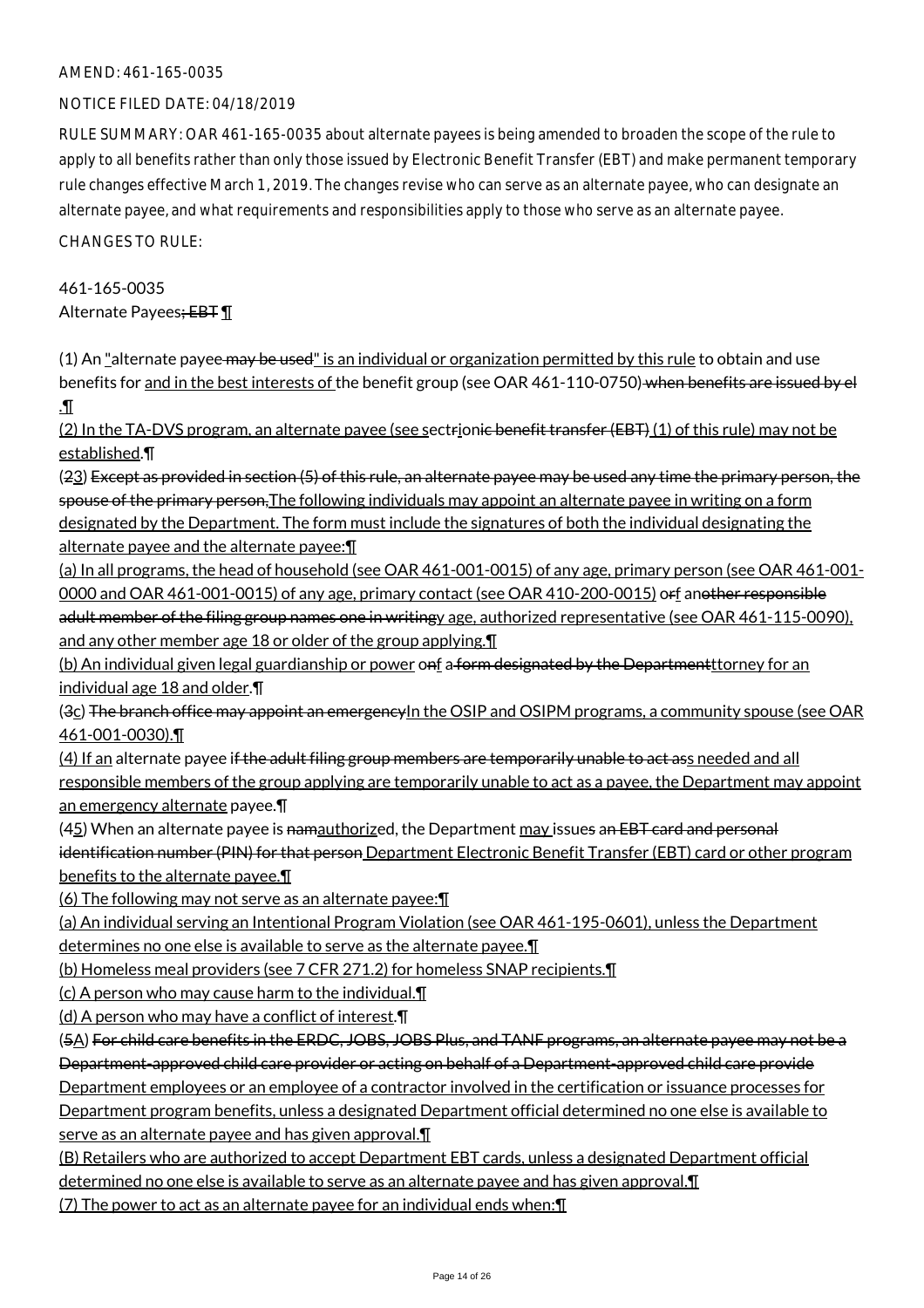(a) The represented individual notifies the Department that the designation is terminated;¶

(b) The alternate payee notifies the Department that the designation is terminated;¶

(c) The Department determines the alternate payee is no longer permitted to be the alternate payee; or¶

(d) There is a change in the legal authority upon which the individual or organization's authority was based.¶ (8) An alternate payee who misuses Department benefits is subject to penalty as follows:¶

(a) In a group living (see OAR 461-001-0015) arrangement or a drug or alcohol residential treatment facility identified in OAR 461-135-0550, the facility may be prosecuted under applicable federal or state law. I

(b) For any other alternate payee not covered by subsection (a) of this section, the Department may prohibit the person from serving as a payee for one year.

Statutory/Other Authority: ORS 409.050, 411.060, 411.070, 411.816, 412.049, 329A.500, 411.404, 412.014, 413.085, 414.685

Statutes/Other Implemented: ORS 409.010, 411.060, 411.070, 411.816, 412.049, 329A.500, 411.404, 412.014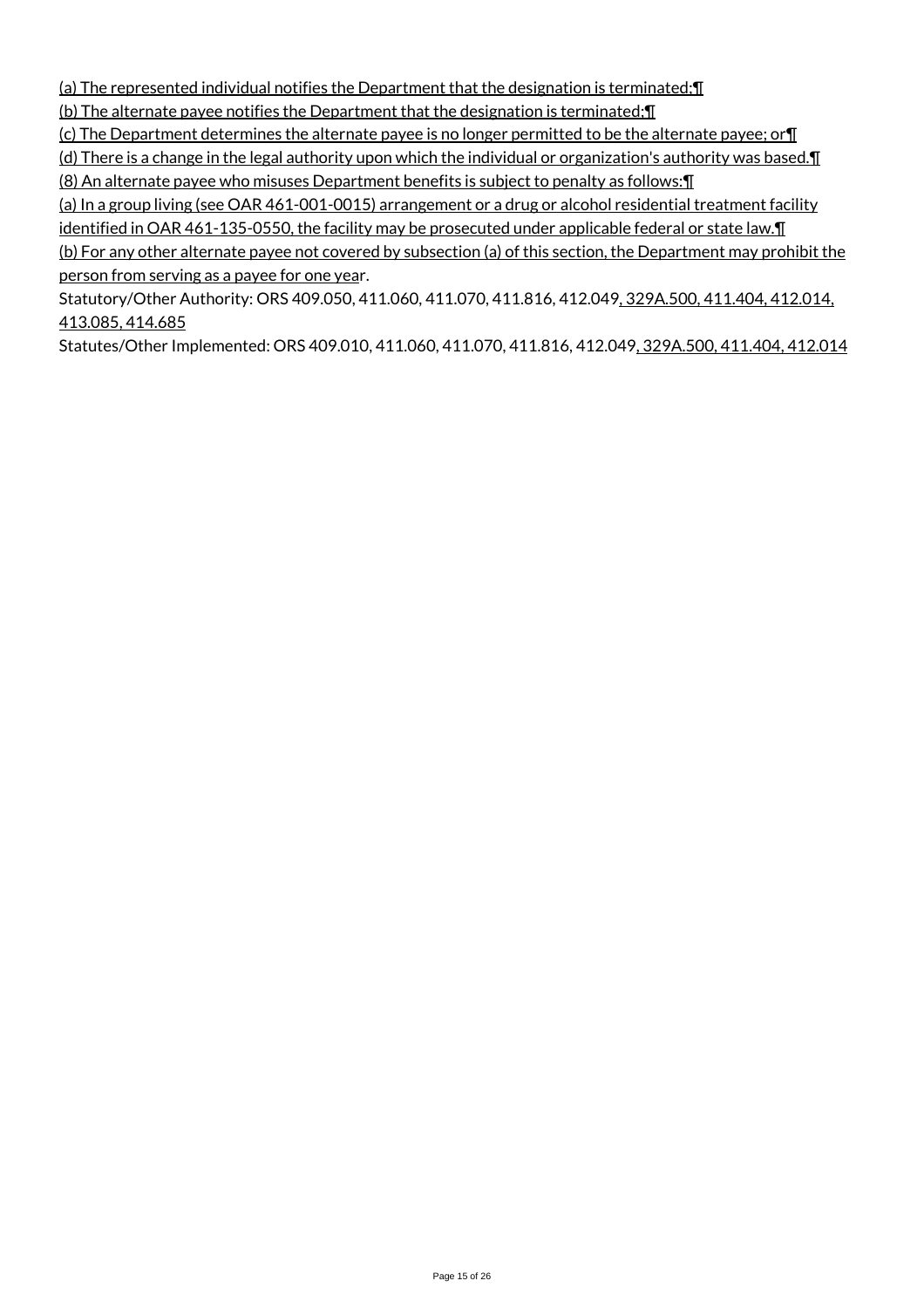#### REPEAL: 461-165-0040

#### NOTICE FILED DATE: 04/18/2019

RULE SUMMARY: OAR 461-165-0040 about assigning payees, which was suspended effective March 1, 2019, is being repealed because this topic will be covered in OAR 461-165-0035.

CHANGES TO RULE:

# 461-165-0040

Assigning Payee; Not EBT

When benefits are not issued by EBT, a person may be payee for a case regardless of whether they receive

benefits on that case. They may be the payee for more than one program or case. The payee is:¶

(1) The primary person; or¶

(2) An authorized representative.

Statutory/Other Authority: ORS 411.060

Statutes/Other Implemented: ORS 418.040, 412.049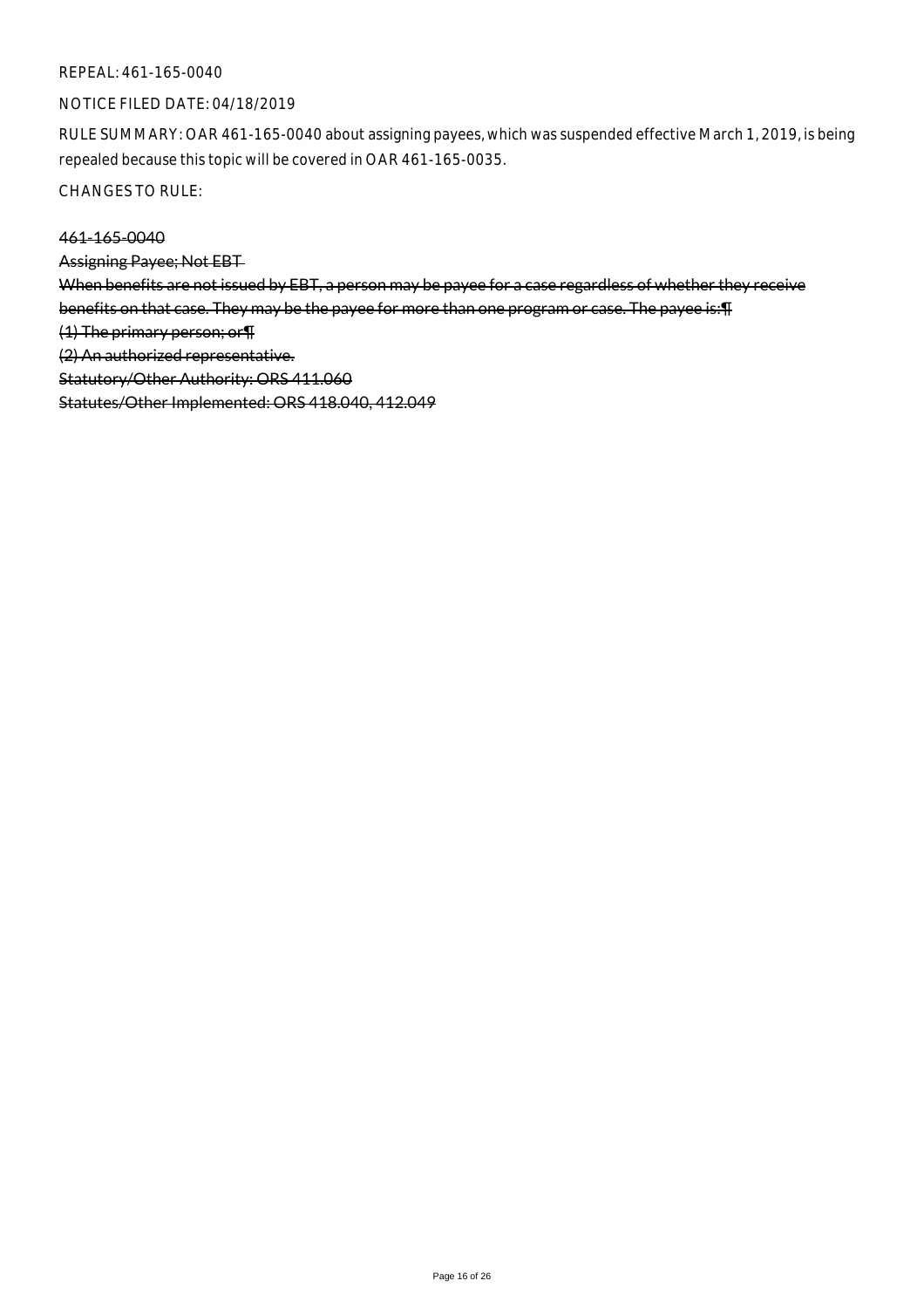## AMEND: 461-180-0020

## NOTICE FILED DATE: 04/18/2019

RULE SUMMARY: OAR 461-180-0020 about effective dates when considering changes in income or income deductions that cause increases is being amended to revise, in the OSIPM and QMB programs, when reductions to client liability are effective due to medical costs allowed in accordance with OAR 461-160-0030. These changes clarify the rule.

CHANGES TO RULE:

## 461-180-0020

Effective Dates; Changes in Income or Income Deductions That Cause Increases ¶

For all programs in Chapter 461, except the ERDC program, this rule is used to determine the effective date when a change in income or income deductions causes an increase in benefits. For all changes, the effective date is one of the following:¶

(1) In the GA, REF, SFPSS, and TANF programs, the effective date for an anticipated change reported before the payment month is the first of the payment month in which it will occur. If the change is not reported until the month it occurs or later, the effective date is the first of the month following the month in which the change was reported.¶

(2) In the SNAP program:¶

(a) The effective date when verification is not requested is the first of the month following the date the change was reported.¶

(b) The effective date if verification is requested is:¶

(A) The first of the month following the date the change was reported if verification is received no later than the due date for the verification.¶

(B) The first of the month following the date the verification is received by the Department, if received after the verification due date.¶

(3) In the OSIPM and QMB programs, the effective date for increases resulting from reported changes is determined as follows:¶

(a) If, based on the reported change, the individual is determined eligible for a new program with a higher benefit level, the effective date for the new program is determined in accordance with OAR 461-180-0090.¶

- (b) For changes in income that reduce liability or the OSIPM-EPD participant fee:¶
- (A) If the change was reported timely, the change is effective the month the change occurred.¶

(B) If the change was not reported timely, the change is effective the month it is reported or discovered.¶

(c) For changes in medical deductionsmedical costs allowed in accordance with OAR 461-160-0030 that reduce liability:¶

(A) For both ongoing and one-time expenses, the change is effective the month the change occurred,One-time and ongoing costs that have already been paid when the change is reported are allowed ifn the change was reported timely.¶

(B) For ongoing expenses that are not reported timely, the change is effective the month the change is reported.¶ (C) One-time expenses that havemonth they were paid. ¶

(B) For one-time and ongoing costs that have been incurred but not paid, the change is effective the month the individual reports they will been paid in full but are not reported timely will not be used.gin making payments. ¶ (d) When the decrease in liability is caused by increased deductions due to a change to an individual's marital status or number of eligible dependents, the effective date is:¶

(A) The first of the month the change occurred, if the change was reported timely.¶

(B) The first of the month the change was reported or discovered, if the change was not reported timely.¶

- (e) When the decrease in liability is caused by a higher maintenance standard due to a change in service setting,
- the effective date is the date the individual moves into the new service setting.¶

(f) When a decrease in liability is caused by a change in income and a change in service setting that occurs in the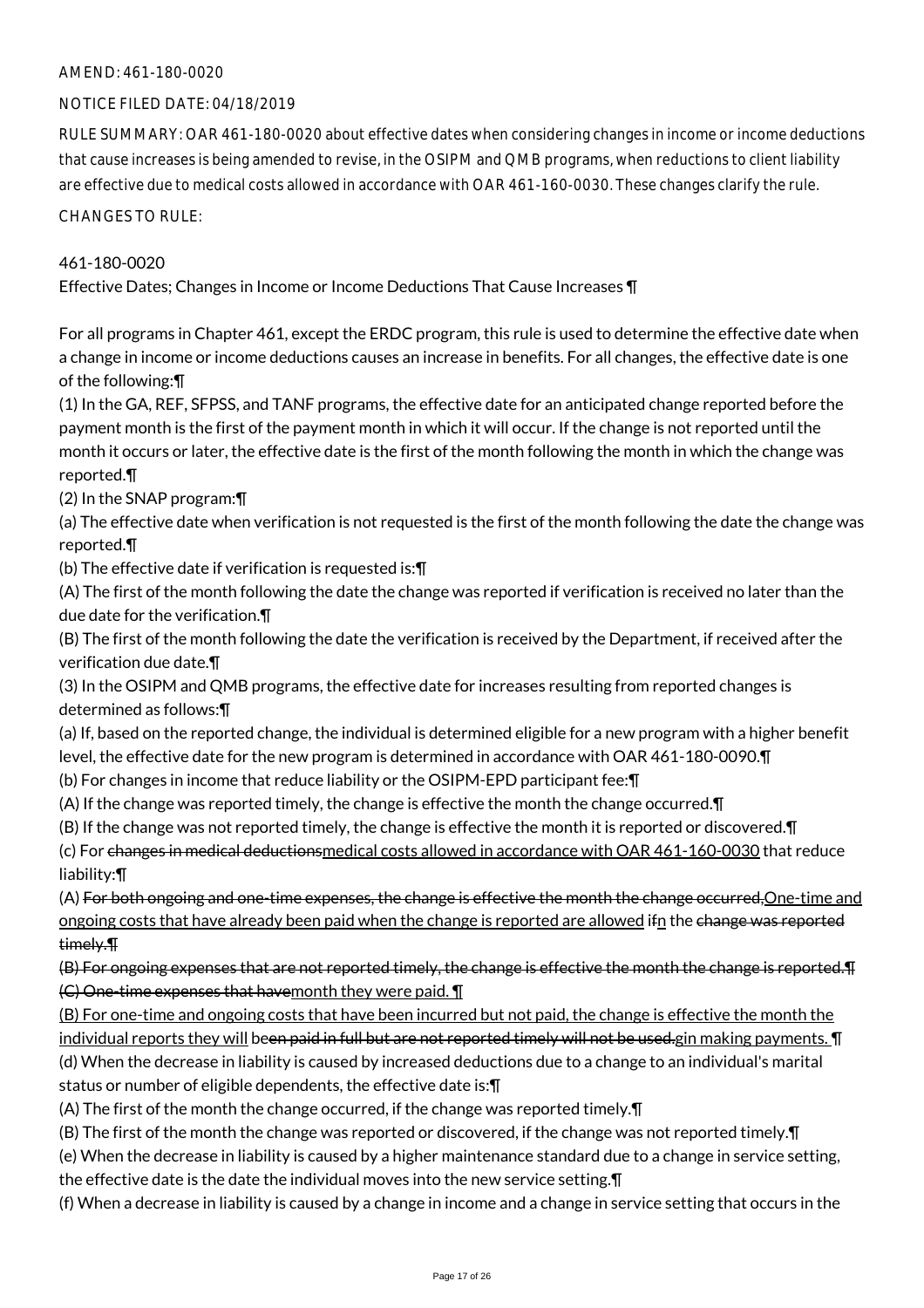same month, the effective date is the day the individual moves into the new service setting. Statutory/Other Authority: ORS 409.050, 411.060, 411.070, 411.404, 411.706, 411.816, 412.014, 412.049, 413.085, 414.685 Statutes/Other Implemented: ORS 409.010, 411.060, 411.070, 411.404, 411.706, 411.816, 412.014, 412.049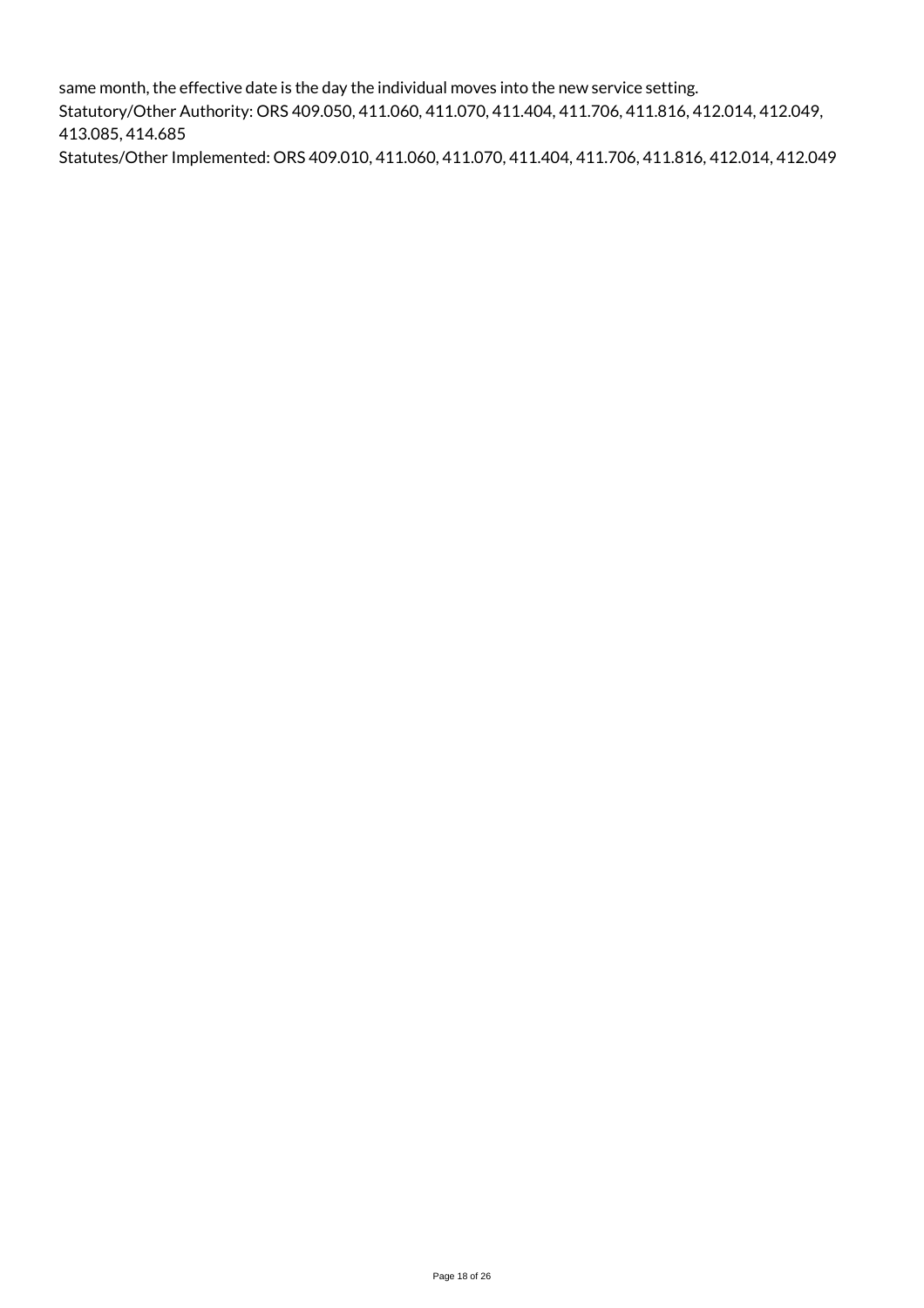## AMEND: 461-180-0040

## NOTICE FILED DATE: 04/18/2019

RULE SUMMARY: OAR 461-180-0040 about effective dates for special needs and services is being amended to revise the effective date of in-home services. This amendment also clarifies that the effective date for long-term care services is contingent on when a disqualification period (if any) ends. These changes align the rule with current practices.

CHANGES TO RULE:

## 461-180-0040

Effective Dates; Special and Service Needs ¶

(1) The effective date for a special need is the later of the following:¶

(a) The date of request (see OAR 461-115-0030) for the special need item; or¶

(b) The effective date for OSIPM.¶

(2) The effective date for long-term care is determined as follows: [4]

(a) For in-home servicesin-home services (see OAR 411-030-0020) and independent choices program (ICP) benefits (see OAR 411-030-0020) is determined as follows:¶

(a) For individuals currently receiving Medicaid OHP Plus benefits, the effective date is the dlater of the Department authorizes the service plan. The service plan may not be authorized prior to the effective date of the Medicaid OHP Plus benefit packagefollowing:¶

(A) The date of request for in-home services or ICP.¶

(B) The date the individual meets all eligibility requirements for in-home services or ICP in accordance with OAR 411-030-0040.¶

(C) The expiration date of a disqualification period resulting from a transfer of assets (see OAR 4461-015-0015). An authorized service plan must:¶

(A) Specify the date when services will begin (this date cannot be prior to 140-0296). I

(b) For individuals not already receiving Medicaid OHP Plus benefits, the effective date is the dlate that the service plan is completed) and the maximum number of hours authorized; and¶

(B) Identify the enrolled homecare workerr of the following:¶

(A) The effective date of the Medicaid OHP Plus benefit package (see OAR 411-0315-0020 and 411-031-0040) or contracted in-home care agency (see OAR 411-030-0090) the client has employed to provide the authorized services. For the purposes of this paragraph, employed means that the homecare worker 15). I (B) The date of the initial assessment.¶

(C) The date the individual meets all eligibility requirements for in-home services or ICP in accordance with OAR 411-030-0040.¶

(D) The expiration date orf agency has agreed to provide the services as authorized by the service plan disqualification period resulting from a transfer of assets (see OAR 461-140-0296).¶

(b3) For a client residing in, or who will reside The effective date for Title XIX services in a licensed communitybased setting or Medicaid-certified nursing facility the effective date is the later of the following: \[

(Aa) The date of request for services; \[

(Bb) The date the individual begins residing in the community-based setting or nursing facility;  $er.\Pi$ 

( $C<sub>C</sub>$ ) The effective date of the Medicaid OHP Plus benefit package (see OAR 411-015-0015).

(3d) The expiration date of a disqualification period resulting from a transfer of assets (see OAR 461-140-0296).¶

(4) The effective date for a reduction or termination in services is the later of the following:¶

(a) The end of the ten-day notice mailing period; and¶

(b) The termination date of a service plan.¶

(45) The effective date for a reduction or termination of an on-going special need is the end of the timely continuing benefit notice period.

Statutory/Other Authority: ORS 411.060, 409.050, 411.404, 413.085, 414.685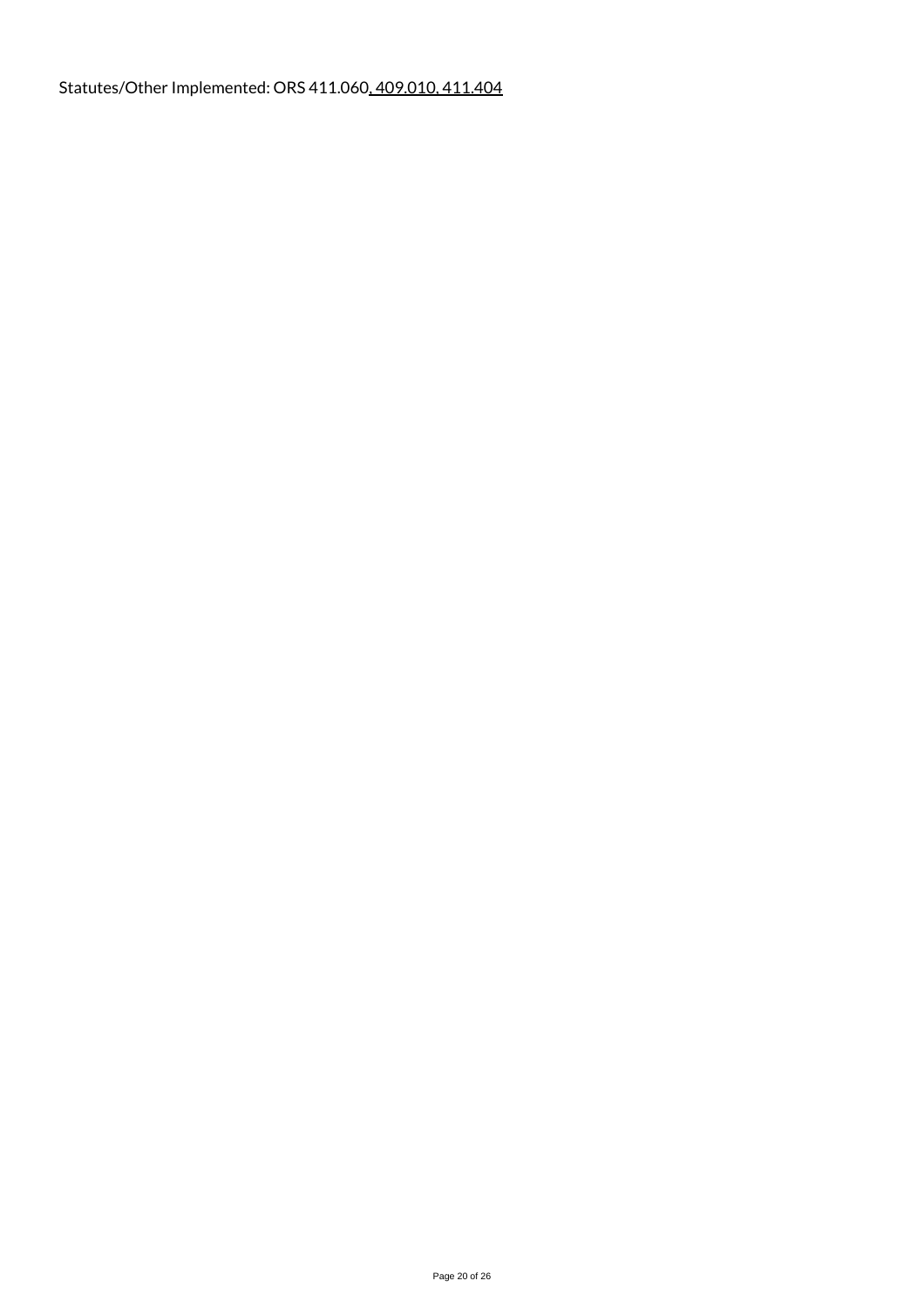## AMEND: 461-195-0521

#### NOTICE FILED DATE: 04/18/2019

RULE SUMMARY: OAR 461-195-0521 about the calculation of overpayments is being amended to make permanent temporary rule changes effective March 1, 2019 removing outdated program names and clarifying overpayment liability in OCCS medical programs related to the actions of an authorized representative. These changes are part of updating authorized representative rules for Integrated Eligibility.

CHANGES TO RULE:

# 461-195-0521 Calculation of Overpayments ¶

This rule specifies how the Department calculates an overpayment (see OAR 461-195-0501).¶

(1) The Department calculates an overpayment by determining the amount the client received or the payment made by the Department on behalf of the client that exceeds the amount for which the client was eligible.¶ (2) When a filing group, OCCS Medical programs household group (see OAR 410-200-0015), ineligible student, or authorized representative (see OAR 461-115-0090 and OAR 410-200-0015) fails to report income, the Department calculates and determines the overpayment by assigning unreported income to the applicable budget month without averaging the unreported income, except:¶

(a) A client's earned income reported quarterly from the Employment Department is considered received by the client in equal amounts during the months identified in the report.¶

(b) In the ERDC, MAA, MAF, REF, SNAP, and TANF programs, a client's actual self-employment income is annualized retrospectively to calculate the overpayment.¶

(c) In the OCCS Medical programs, if actual income is not available for the months in which an overpayment occurred, a client's actual self-employment income (see OAR 410-200-0015) received during the year when an overpayment occurred is annualized to calculate an overpayment.¶

(3) When using prospective budgeting (see OAR division 461-150) and the actual income differs from the amount determined under OAR 461-150-0020(2), there may be a client error overpayment (see OAR 461-195-0501) only when the filing group, ineligible student, or authorized representative withheld information, failed to report a change, or provided inaccurate information. In such a case, the Department uses the actual income to determine the amount of an overpayment.¶

(4) When using anticipated income for the OCCS Medical programs and the actual income differs from the amount determined under OAR 410-200-0310, there may be a client error overpayment only when the OCCS Medical programs household group (see OAR 410-200-0015) or authorized representative (see OAR 410-200-0015) knowingly withheld information, failed to report a change, or provided inaccurate information. In such a case, the Department uses the actual income to determine the amount of an overpayment.¶

(5) When a filing group, ineligible student, or authorized representative fails to report all earned income within the reporting time frame, the earned income deduction (see OAR 461-160-0160, 461-160-0190, 461-160-0430, 461-160-0550, and 461-160-0552) is applied as follows:¶

(a) In the OSIP, OSIPM, QMB, and REFM programs, the Department allows the earned income deduction.¶ (b) In the MAA, MAF, REF, and TANF programs, the Department allows the earned income deduction when good cause (see section (6) of this rule) exists.¶

(c) In the SNAP program, no deduction is applied to earned income if the amount or source of income was not timely reported.¶

(6) For the purposes of OAR 461-195-0501 to 461-195-0561, "good cause" means circumstances beyond the client's reasonable control that caused the client to be unable to report income timely and accurately.¶ (7) When support is retained:¶

(a) In the TANF program, the amount of support (other than cash medical support) the Department of Justice retains as a current reimbursement each month is added to other income to determine eligibility (see OAR 461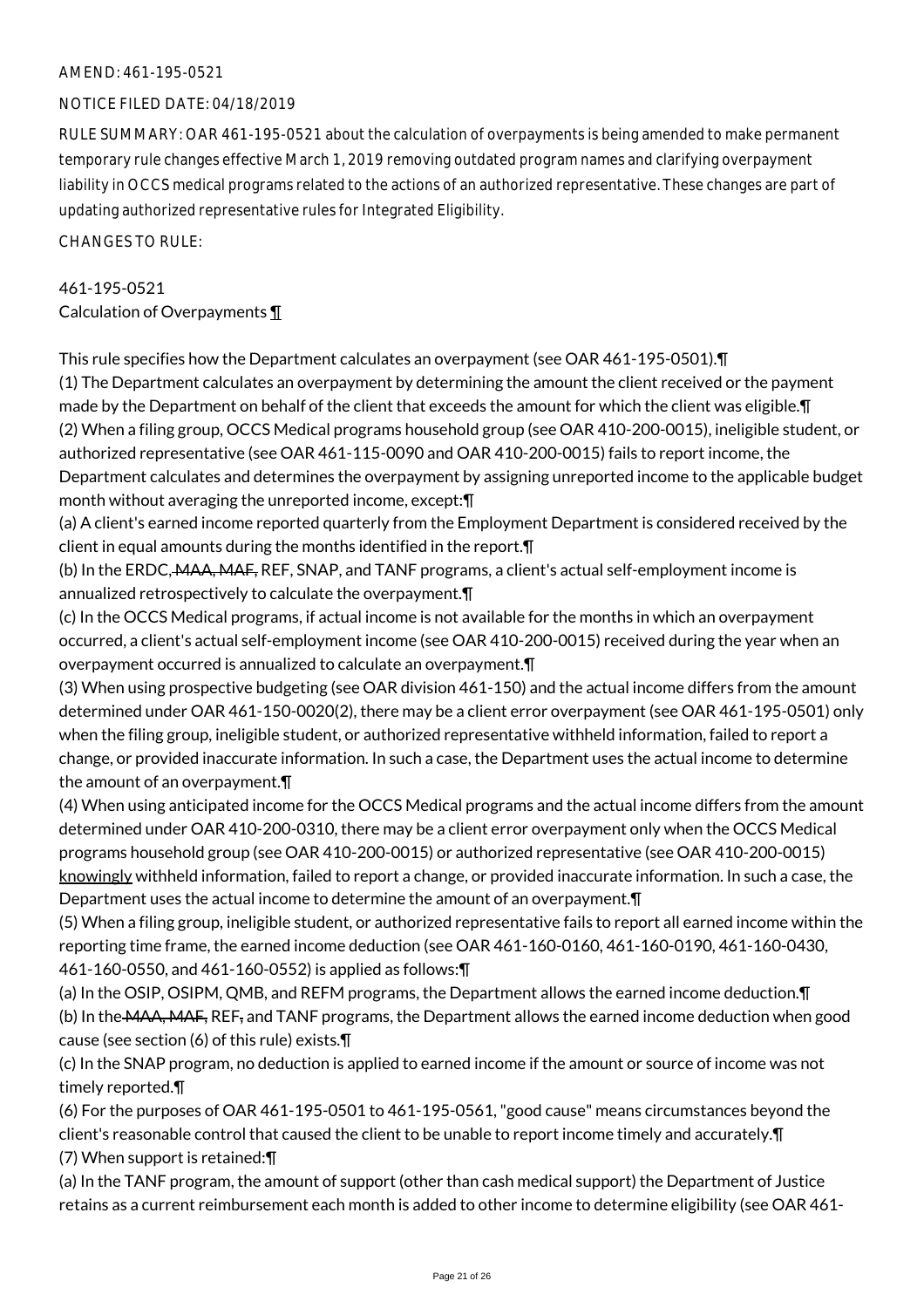001-0000). When a client is not eligible for TANF program benefits, the overpayment is offset by the support the Department of Justice retains as a current reimbursement.¶

(b) In the medical programs, the amount of the cash medical support the Department retains each month is excluded income and not used to determine eligibility for medical program benefits. When a client has incurred a medical program overpayment, the overpayment is offset by the amount of the cash medical support the Department retains during each month of the overpayment.¶

(8) In the REF and TANF programs, when a client directly receives support used to determine eligibility or calculate benefits, the overpayment is:¶

(a) If still eligible for REF or TANF program benefits, the amount of support the client received directly; or¶

(b) If no longer eligible for REF or TANF program benefits, the amount of program benefits the client received.¶ (9) When an overpayment occurs due to the failure of an individual to reimburse the Department, when required by law to do so, for benefits or services (including cash medical support) provided for a need for which that

individual is compensated by another source, the overpayment is limited to the lesser of the following:¶ (a) The amount of the payment from the Department;¶

(b) Cash medical support; or¶

(c) The amount by which the total of all payments exceeds the amount payable for such a need under the Department's rules.¶

(10) Benefits paid during a required notice period (see OAR 461-175-0050, OAR 410-200-0120) are included in the calculation of the overpayment when:¶

(a) The filing group, OCCS Medical programs household group (see OAR 410-200-0015), ineligible student, or authorized representative (see OAR 461-115-0090 and OAR 410-200-0015) failed to report a change within the reporting time frame under OAR 461-170-0011 or OAR 410-200-0235; and¶

(b) Sufficient time existed for the Department to adjust the benefits to prevent the overpayment if the filing group, OCCS Medical program household group (see OAR 410-200-0015), ineligible student, or authorized

representative (see OAR 461-115-0090 and OAR 410-200-0015) had reported the change at any time within the reporting time frame.¶

(11) In the SNAP program:¶

(a) If the benefit group (see OAR 461-110-0750) was categorically eligible, there is no overpayment based on resources.¶

(b) For a filing group (see OAR 461-110-0370) found eligible for SNAP program benefits under OAR 461-135- 0505(1)(a) to (c), and the actual income made the group ineligible for the related program, the group remains categorically eligible for SNAP program benefits as long as the eligibility requirement under OAR 461-135- 0505(1)(d) is met. A benefit group of one or two individuals would be entitled to at least the minimum SNAP program benefit allotment under OAR 461-165-0060.¶

(c) For a filing group found eligible for SNAP program benefits only under OAR 461-135-0505(1)(d), and the actual income equals or exceeds 185 percent of the Federal Poverty Level, the filing group is no longer categorically eligible. The overpayment is the amount of SNAP program benefits incorrectly received.¶

(12) In the OSIP and OSIPM programs, when a client does not pay his or her share of the cost of services (see OAR 461-160-0610) or the OSIP-EPD or OSIPM-EPD program participant fee (see OAR 461-160-0800) in the month in which it is due, an overpayment is calculated as follows:¶

(a) All payments made by the Department on behalf of the client during the month in question are totaled, including but not limited to any payment for:¶

(A) Capitation;¶

(B) Long term care services;¶

(C) Medical expenses for the month in question;¶

(D) Medicare buy-in (when not concurrently eligible for an MSP);¶

(E) Medicare Part D;¶

(F) Mileage reimbursement;¶

(G) Special needs under OAR 461-155-0500 to 461-155-0710; and¶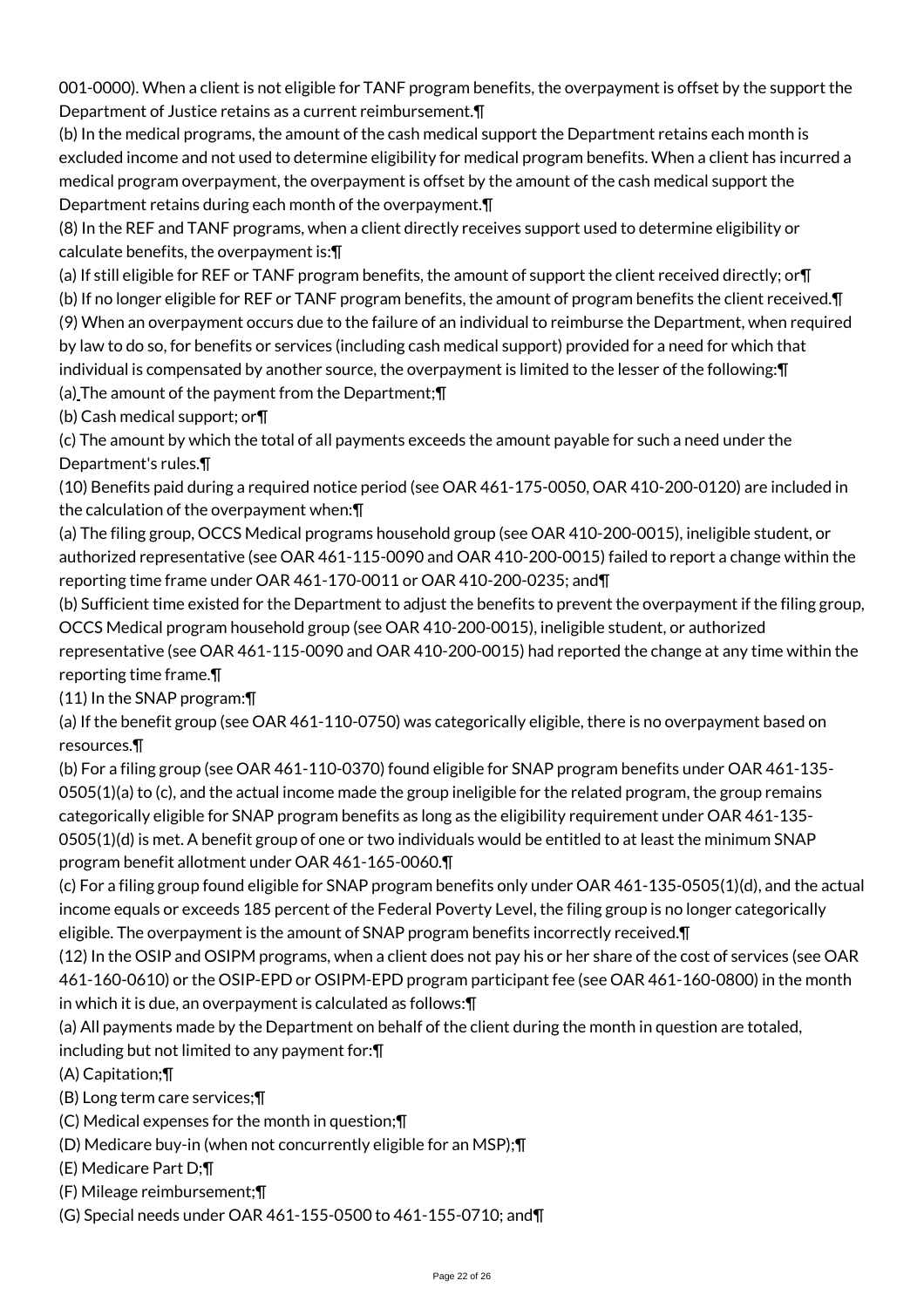(H) Home and community-based care (see OAR 461-001-0030), including home delivered meals and non-medical transportation.¶

(b) Any partial or late liability payment made by a client receiving home and community-based care in-home services or participant fee paid by an OSIP-EPD or OSIPM-EPD program client is subtracted from the total calculated under subsection (a) of this section. The remainder, if any, is the amount of the overpayment.¶ (13) When a client's liability is unreduced pending the outcome of a contested case hearing about that liability the overpayment is the difference between the liability amount determined in the final order and the amount, if any, the client has repaid.¶

(14) In the OCCS Medical programs, OSIPM, QMB, and REFM programs if the client was not eligible for one program, but during the period in question was eligible for another program:¶

(a) With the same benefit level, there is no overpayment.¶

(b) With a lesser benefit level, the overpayment is the amount of medical program benefit payments made on behalf of the client exceeding the amount for which the client was eligible.¶

(15) When an overpayment is caused by administrative error (see OAR 461-195-0501), any overpayment of GA, OSIP, REF, SFPSS, or TANF program benefits is not counted as income when determining eligibility for the OCCS Medical programs, OSIPM, and REFM programs.¶

(16) Credit against an overpayment is allowed as follows:¶

(a) In the GA, REF, and TANF programs, a credit is allowed for a client's payment for medical services made during the period covered by the overpayment, in an amount not to exceed the Department fee schedule for the service, but credit is not allowed for an elective procedure unless the Department authorized the procedure prior to its completion.¶

(b) In the SNAP program, if the overpayment was caused by unreported earned income, verified child care costs are allowed as a credit to the extent the costs would have been deductible under OAR 461-160-0040 and 461- 160-0430.¶

(c) In the SFPSS and TANF programs, if the overpayment is caused by reported earned income, a credit is allowed for the Post-TANF grant if the client meets eligibility under OAR 461-135-1250 and the client has received less than 12 months of Post-TANF program benefits.¶

(d) In all programs, for an underpayment of benefits in the program in which the overpayment occurred.¶ (17) In the SNAP program, in compliance with the American Recovery and Reinvestment Act of 2009, effective April 1, 2009 through September 30, 2009, the amount between the normal Thrifty Food Plan (TFP) benefit amount under this section and the increased TFP benefit amount under OAR 461-155-0190 is not counted in the overpayment amount unless the filing group was ineligible for SNAP program benefits. [Table not included. See ED. NOTE.see attached table]¶

(18) In the REF program, when an individual used or accessed cash benefits in violation of OAR 461-165- 0010(8)(a), the amount of the overpayment is the amount of cash benefits the client used or accessed.¶ (19) In the SFPSS and TANF programs, when an individual used or accessed cash benefits in violation of OAR 461- 165-0010(9)(a), the amount of the overpayment is the amount of cash benefits the client used or accessed.¶ [ED. NOTE: Tables referenced are available from the agency.]

Statutory/Other Authority: ORS 329A.500, 413.085, 414.685, ORS 409.050, 411.060, 411.070, 411.404, 411.660, 411.706, 411.816, 412.014, 412.049, 412.124, 414.231, HB 2089 (2013, Section 10) Statutes/Other Implemented: ORS 329A.500, ORS 409.010, 411.060, 411.070, 411.404, 411.620, 411.630, 411.635, 411.640, 411.660, 411.690, 411.706, 411.816, 412.014, 412.049, 412.124, 414.231, 416.350

RULE ATTACHMENTS DO NOT SHOW CHANGES. PLEASE CONTACT AGENCY REGARDING CHANGES.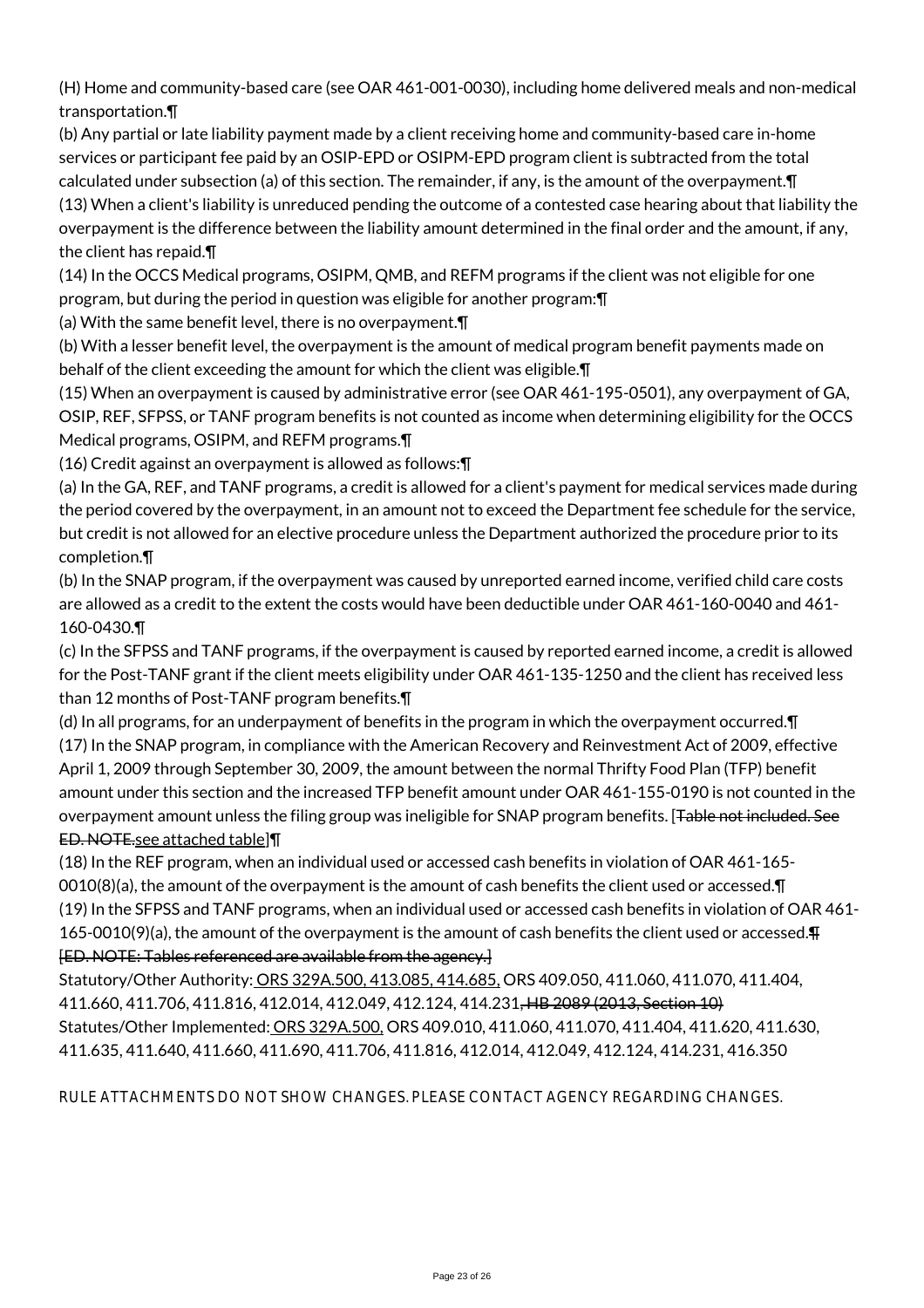| $51.11$ $1.4$ , $1.1$ , $1.1$ , $1.1$ , $1.1$ |                   |
|-----------------------------------------------|-------------------|
| No. in Need Group                             | Monthly<br>Amount |
|                                               | 176<br>S          |
| 2                                             | 323               |
| 3                                             | 463               |
| 4                                             | 588               |
| 5                                             | 698               |
| 6                                             | 838               |
|                                               | 926               |
| 8                                             | 1,058             |
| Each additional individual                    | 132               |

# Normal TFP for October 1, 2008 - September 30, 2009 SNAP Payment Standard (TFP)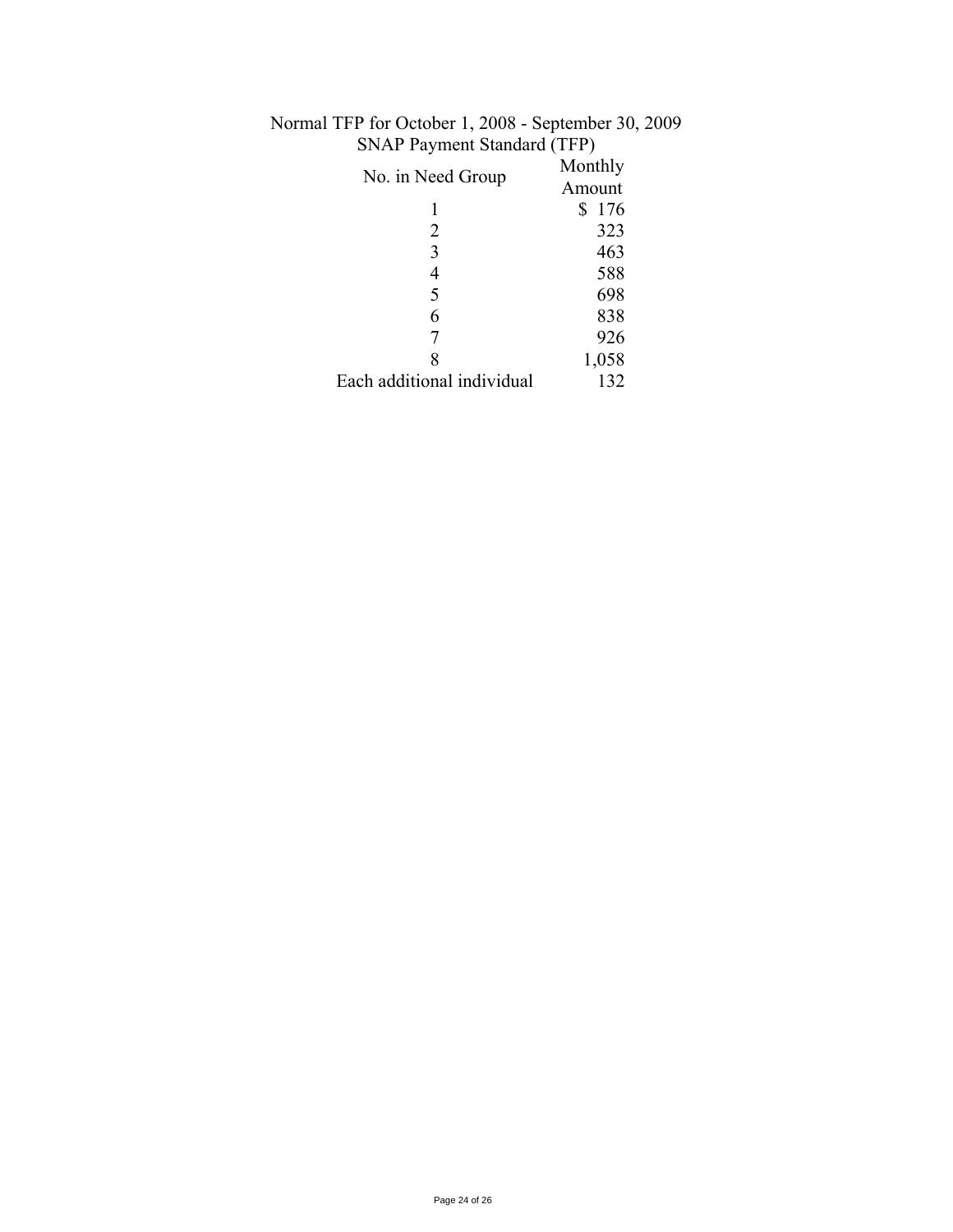## AMEND: 461-195-0541

## NOTICE FILED DATE: 04/18/2019

RULE SUMMARY: OAR 461-195-0541 about liability for overpayments is being amended to make permanent temporary rule changes effective March 1, 2019 updating cross-references and indicating when authorized representatives are liable for overpayments. These changes are part of updating the authorized representative rules for Integrated Eligibility.

CHANGES TO RULE:

# 461-195-0541 Liability for Overpayments ¶

(1) In all programs except the OCCS Medical, OSIP, OSIPM, QMB, REFM, and SNAP programs or a child care program, the following persons are liable for repayment of an overpayment (see OAR 461-195-0501):¶ (a) Each individual in the filing group or required to be in the filing group and the payee when the overpayment was incurred, except an individual who did not reside with and did not know he or she was included in the filing group.¶

(b) A caretaker relative (see OAR 461-001-0000) and his or her spouse (see OAR 461-001-0000) who were not part of, but resided with, the filing group when the overpayment was incurred.¶

(c) A parent (see OAR 461-001-0000) or caretaker relative of a child (see OAR 461-001-0000) in the benefit group (see OAR 461-110-0750) and the spouse of the parent or caretaker relative if the parent, caretaker relative, or spouse was a member of or resided with the filing group when the overpayment was incurred.¶ (d) An individual determined liable for an overpayment remains liable when the individual becomes a member of a new filing group.¶

(e) An authorized representative (see OAR 461-115-0090) when the authorized representative knowingly gave incorrect or incomplete information or intentionally withheld information resulting in the overpayment.¶ (2) In the OCCS Medical and REFM programs, the following persons are liable for repayment of an overpayment:¶ (a) Each individual in the filing group, the OCCS Medical programs household group (see OAR 410-200-0015), or required to be in the filing group and the payee when the overpayment was incurred, except an individual who $: -1$ ¶

(A) Was a child or dependent child (see OAR 461-001-0000) at the time of the overpayment; or¶

(B) Did not reside with and did not know he or she was included in the filing group.¶

(b) A caretaker relative and his or her spouse who were not part of, but resided with, the filing group or OCCS Medical programs household group (see OAR 410-200-0015) when the overpayment was incurred.¶

(c) A parent or caretaker relative of a child in the filing group or OCCS Medical programs household group (see OAR 410-200-0015) and the spouse of the parent or caretaker relative if the parent, caretaker relative, or spouse was a member of or resided with the filing group or OCCS Medical programs household group when the overpayment was incurred.¶

(d) An authorized representative (see OAR  $461-001115-00090$  and OAR 410-200-0015) when the authorized representative knowingly gave incorrect or incomplete information or intentionally withheld information that resulted in the overpayment.¶

(3) In a child care program:¶

(a) An overpayment caused by administrative error is collectible as follows:¶

(A) The provider is liable for a provider overpayment made on behalf of a client eligible for child care payments.¶ (B) Each adult in the filing group or required to be in the filing group is liable for an overpayment if the client was not eligible for the payment.¶

(b) Each adult in the filing group or required to be in the filing group is liable for a client overpayment, and a provider is liable for an overpayment caused by the provider. The client and provider are jointly and severally liable for an overpayment caused by both. In the case of an alleged provider overpayment, a provider's failure to